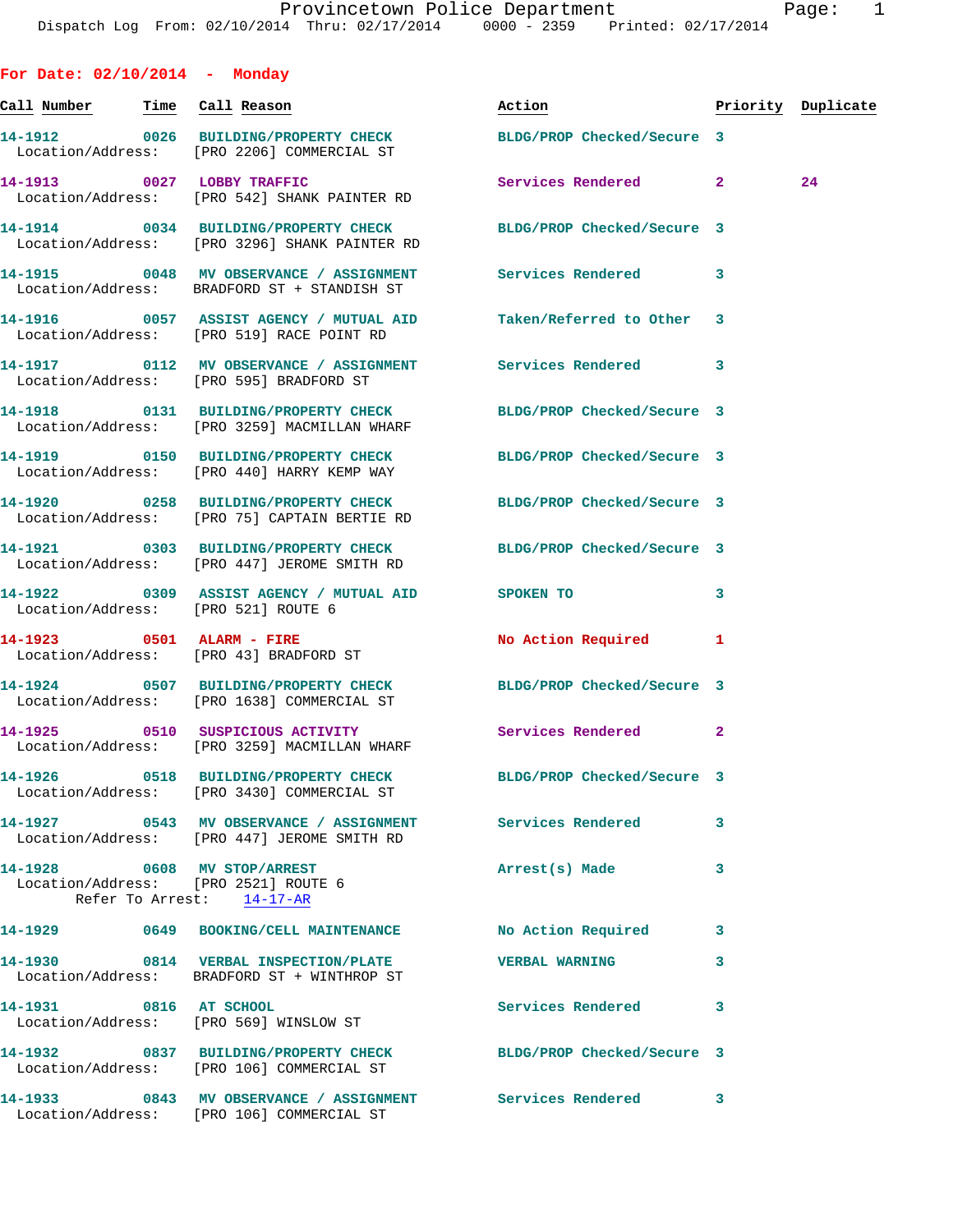|                                                               | Dispatch Log From: 02/10/2014 Thru: 02/17/2014 0000 - 2359 Printed: 02/17/2014                                   | Provincetown Police Department Fage: 2 |                |
|---------------------------------------------------------------|------------------------------------------------------------------------------------------------------------------|----------------------------------------|----------------|
|                                                               | 14-1934 0912 BUILDING/PROPERTY CHECK Services Rendered<br>Location/Address: [PRO 2490] PROVINCELANDS RD          |                                        | $\mathbf{3}$   |
|                                                               | 14-1935 0918 SYSTEMS REPAIR No Action Required 1<br>Location/Address: [PRO 146] COMMERCIAL ST                    |                                        |                |
|                                                               | 14-1936      0922   MV OBSERVANCE / ASSIGNMENT       Services Rendered<br>Location/Address:   [PRO 2521]ROUTE 6  |                                        | $\mathbf{3}$   |
| Location/Address: [PRO 2479] ROUTE 6                          | 14-1937 0934 VERBAL SPEED                                                                                        | <b>VERBAL WARNING</b>                  | 3              |
|                                                               | 14-1938 1046 SYSTEMS WORK<br>Location/Address: [PRO 2157] COMMERCIAL ST                                          | No Action Required 1                   |                |
|                                                               | 14-1939 1051 FALL/TRANSPORT<br>Location/Address: [PRO 539] SHANK PAINTER RD                                      | Transported to Hospital 1              |                |
|                                                               | 14-1940 1151 SECURITY CHECK<br>Location/Address: [PRO 3430] COMMERCIAL ST                                        | SPOKEN TO                              | 3              |
|                                                               | 14-1941 1342 BUILDING/PROPERTY CHECK BLDG/PROP Checked/Secure 3<br>Location/Address: [PRO 564] BAYBERRY AVE      |                                        |                |
| Location/Address: BAYBERRY AVE                                | 14-1942 1425 PROPERTY DAMAGE Services Rendered 3                                                                 |                                        |                |
| 14-1943 1430 MV STOP<br>Location/Address: WEST VINE ST        |                                                                                                                  | <b>VERBAL WARNING</b>                  | 3              |
|                                                               | 14-1944 1519 PARK, WALK & TALK 1998 Services Rendered<br>Location/Address: [PRO 3908] COMMERCIAL ST              |                                        | $\overline{2}$ |
|                                                               | 14-1945 1527 ASSIST TRURO PD<br>Location/Address: [PRO 2977] COMMERCIAL ST                                       | Services Rendered                      | 3              |
| 14-1946 1532 911/ABANDONED<br>Location/Address: COMMERCIAL ST |                                                                                                                  | Services Rendered 1                    |                |
|                                                               | 14-1947 1556 BUILDING/PROPERTY CHECK BLDG/PROP Checked/Secure 3<br>Location/Address: [PRO 2539] RYDER ST         |                                        |                |
|                                                               | 14-1948 1601 MV OBSERVANCE / ASSIGNMENT<br>Location/Address: [PRO 595] BRADFORD ST                               | <b>VERBAL WARNING</b>                  |                |
|                                                               | 14-1949 1625 BUILDING/PROPERTY CHECK BLDG/PROP Checked/Secure 3<br>Location/Address: [PRO 564] BAYBERRY AVE      |                                        |                |
| 14-1950 1634 MV STOP                                          | Location/Address: [PRO 1738] BRADFORD ST                                                                         | <b>VERBAL WARNING</b>                  | 3              |
| 14-1951 1647 ALVES ON DUTY                                    |                                                                                                                  | Services Rendered                      | 3              |
| Location/Address: [PRO 2521] ROUTE 6                          | 14-1952 1707 MV OBSERVANCE / ASSIGNMENT No Action Required                                                       |                                        | 3              |
|                                                               | 14-1953 1743 BUILDING/PROPERTY CHECK BLDG/PROP Checked/Secure 3<br>Location/Address: [PRO 530] SHANK PAINTER RD  |                                        |                |
|                                                               | 14-1954 1753 PARK, WALK & TALK<br>Location/Address: [PRO 3296] SHANK PAINTER RD                                  | Services Rendered                      | $\overline{2}$ |
|                                                               | 14-1955 1807 BUILDING/PROPERTY CHECK BLDG/PROP Checked/Secure 3<br>Location/Address: [PRO 1778] SHANK PAINTER RD |                                        |                |
|                                                               | 14-1956 1809 BUILDING/PROPERTY CHECK BLDG/PROP Checked/Secure 3<br>Location/Address: [PRO 16] MAYFLOWER AVE      |                                        |                |
|                                                               | 14-1957 1820 MV OBSERVANCE / ASSIGNMENT Services Rendered<br>Location/Address: BRADFORD ST + STANDISH ST         |                                        | 3              |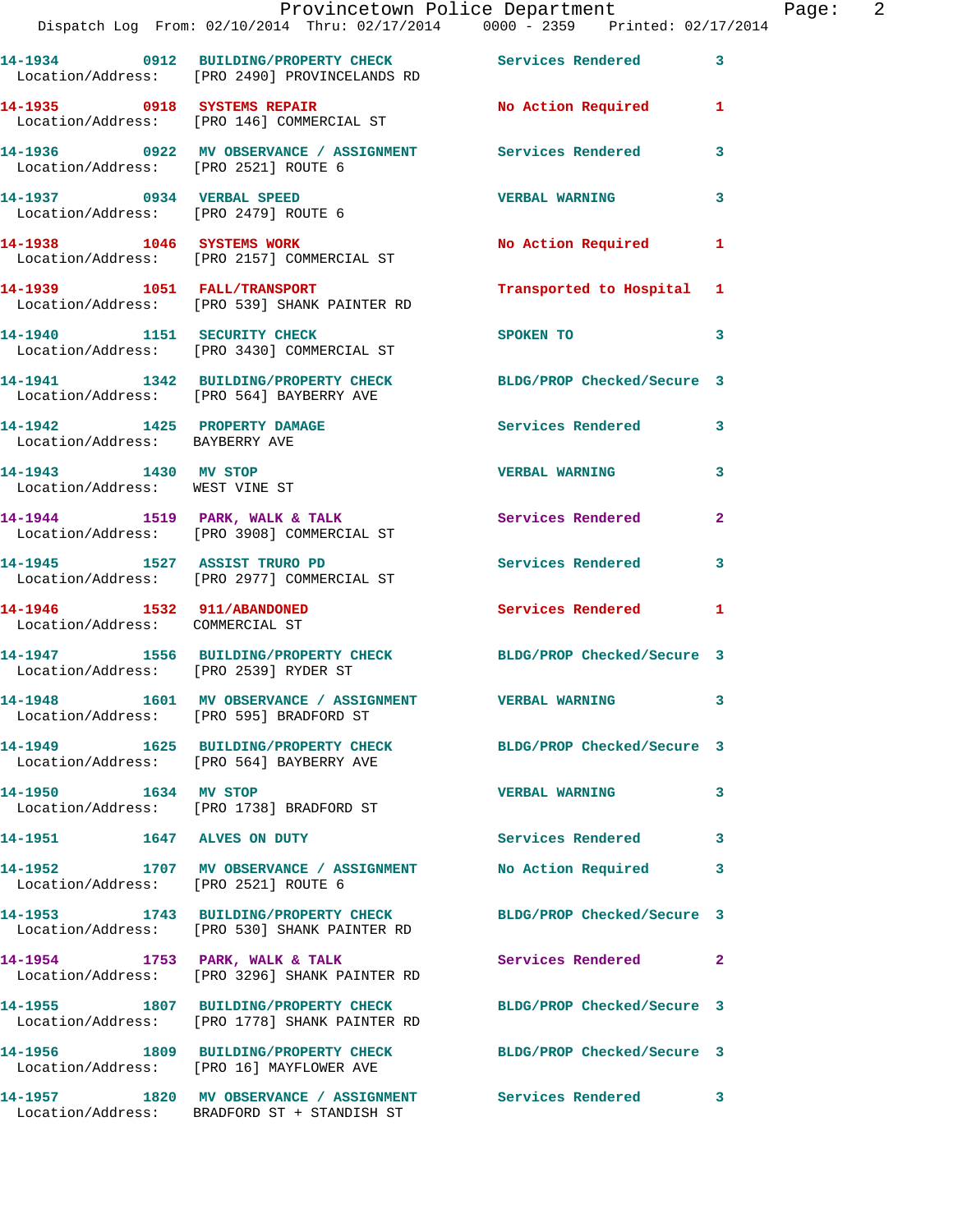| Location/Address: BRADFORD ST          | 14-1958 1858 BUILDING/PROPERTY CHECK                                                                    | Unfounded                  | 3                       |
|----------------------------------------|---------------------------------------------------------------------------------------------------------|----------------------------|-------------------------|
|                                        | 14-1959 1859 BUILDING/PROPERTY CHECK<br>Location/Address: [PRO 3259] MACMILLAN WHARF                    | BLDG/PROP Checked/Secure 3 |                         |
| Location/Address: BRADFORD ST          | 14-1960 1859 MV OBSERVANCE / ASSIGNMENT Services Rendered 3                                             |                            |                         |
| Location/Address: ROUTE 6 + CONWELL ST | 14-1961 1945 ASSIST CITIZEN                                                                             | <b>GONE ON ARRIVAL</b>     | $\overline{\mathbf{3}}$ |
|                                        | 14-1962 2047 MV OBSERVANCE / ASSIGNMENT Services Rendered<br>Location/Address: BRADFORD ST + HOWLAND ST |                            | 3                       |
|                                        | 14-1963 2122 BUILDING/PROPERTY CHECK<br>Location/Address: [PRO 306] COMMERCIAL ST                       | BLDG/PROP Checked/Secure 3 |                         |
| 14-1964 2133 ALARM - GENERAL           | Location/Address: [PRO 3639] PLEASANT ST                                                                | <b>False Alarm</b>         | 1                       |
|                                        | 14-1965 2133 BUILDING/PROPERTY CHECK<br>Location/Address: [PRO 3004] BRADFORD ST                        | BLDG/PROP Checked/Secure 3 |                         |
|                                        | 14-1966 2139 BUILDING/PROPERTY CHECK<br>Location/Address: [PRO 106] COMMERCIAL ST                       | BLDG/PROP Checked/Secure 3 |                         |
|                                        | 14-1967 2207 BUILDING/PROPERTY CHECK<br>Location/Address: [PRO 519] RACE POINT RD                       | BLDG/PROP Checked/Secure 3 |                         |
| 14-1968 2244 MEDICAL EMERGENCY         | Location/Address: [PRO 3222] ALDEN ST                                                                   | Transported to Hospital 1  |                         |
|                                        | 14-1969 2318 BUILDING/PROPERTY CHECK<br>Location/Address: [PRO 306] COMMERCIAL ST                       | BLDG/PROP Checked/Secure 3 |                         |
|                                        | 14-1971 2334 BUILDING/PROPERTY CHECK<br>Location/Address: [PRO 338] SHANK PAINTER RD                    | BLDG/PROP Checked/Secure 3 |                         |
| .                                      |                                                                                                         |                            |                         |

## **For Date: 02/11/2014 - Tuesday**

|                                      | 14-1972 0003 MV OBSERVANCE / ASSIGNMENT Services Rendered 3<br>Location/Address: BRADFORD ST + RYDER ST           |                |    |
|--------------------------------------|-------------------------------------------------------------------------------------------------------------------|----------------|----|
|                                      | 14-1973 0004 LOBBY TRAFFIC Services Rendered 2<br>Location/Address: [PRO 542] SHANK PAINTER RD                    |                | 19 |
|                                      | 14-1974 0036 BUILDING/PROPERTY CHECK BLDG/PROP Checked/Secure 3<br>Location/Address: [PRO 1989] COMMERCIAL ST     |                |    |
|                                      | 14-1975 0040 ALARM - GENERAL BLDG/PROP Checked/Secure 1<br>Location/Address: [PRO 3639] PLEASANT ST               |                |    |
|                                      | 14-1976 0129 BUILDING/PROPERTY CHECK BLDG/PROP Checked/Secure 3<br>Location/Address: [PRO 440] HARRY KEMP WAY     |                |    |
| Location/Address: [PRO 3287] ROUTE 6 | 14-1977 0210 BUILDING/PROPERTY CHECK BLDG/PROP Checked/Secure 3                                                   |                |    |
|                                      | 14-1978 			0233 BUILDING/PROPERTY CHECK 				BLDG/PROP Checked/Secure 3<br>Location/Address: [PRO 1646] WINSLOW ST |                |    |
|                                      | 14-1979 0504 BUILDING/PROPERTY CHECK BLDG/PROP Checked/Secure 3<br>Location/Address: [PRO 545] SHANK PAINTER RD   |                |    |
| Location/Address: [PRO 3287] ROUTE 6 | 14-1980 0728 BUILDING/PROPERTY CHECK BLDG/PROP Checked/Secure 3                                                   |                |    |
|                                      | 14-1981  0758 ANIMAL WELL-BEING CHECK  Unfounded<br>Location/Address: [PRO 2897] RACE POINT RD                    | $\overline{2}$ |    |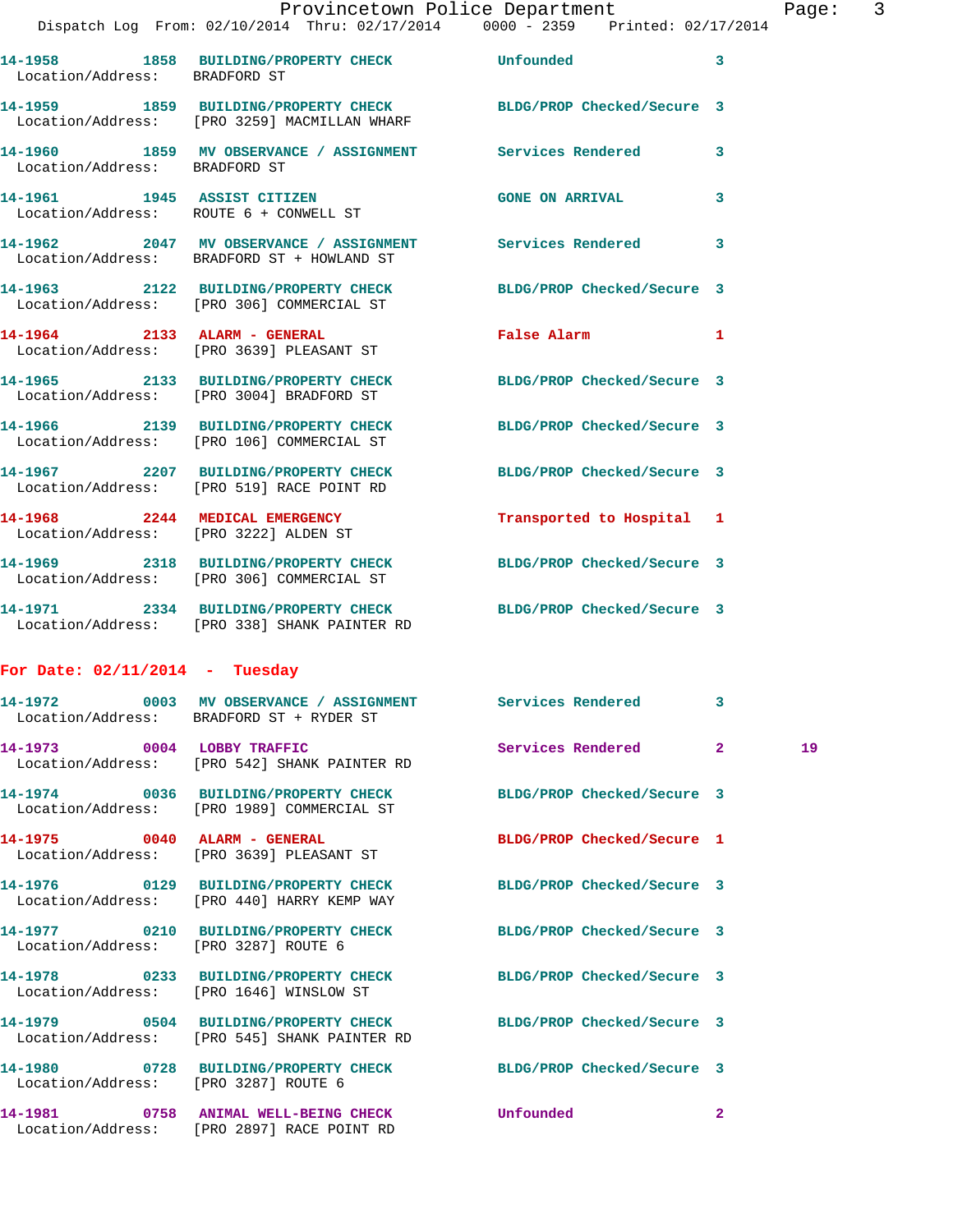| Location/Address: JOHNSON ST                                     | 14-1982 0759 BUILDING/PROPERTY CHECK BLDG/PROP Checked/Secure 3                                                     |                            |                |
|------------------------------------------------------------------|---------------------------------------------------------------------------------------------------------------------|----------------------------|----------------|
| 14-1983 0818 AT SCHOOL<br>Location/Address: [PRO 569] WINSLOW ST |                                                                                                                     | Services Rendered 3        |                |
|                                                                  | 14-1984 0856 BUILDING/PROPERTY CHECK<br>Location/Address: [PRO 2490] PROVINCELANDS RD                               | BLDG/PROP Checked/Secure 3 |                |
| Location/Address: [PRO 571] ALDEN ST                             | 14-1985 0904 BUILDING/PROPERTY CHECK                                                                                | BLDG/PROP Checked/Secure 3 |                |
| 14-1986 1013 TRAILER PARKED                                      | Location/Address: [PRO 2512] JEROME SMITH RD                                                                        | No Action Required         | $\mathbf{2}$   |
|                                                                  | 14-1987 1026 WELL-BEING CHECK<br>Location/Address: [PRO 3632] COMMERCIAL ST                                         | SPOKEN TO                  | 3              |
|                                                                  | 14-1988 1052 MV OBSERVANCE / ASSIGNMENT Services Rendered 3<br>Location/Address: SHANK PAINTER RD + ROUTE 6         |                            |                |
|                                                                  | 14-1989 1116 BUILDING/PROPERTY CHECK<br>Location/Address: [PRO 3639] PLEASANT ST                                    | BLDG/PROP Checked/Secure 3 |                |
|                                                                  | 14-1990 1156 MV OBSERVANCE / ASSIGNMENT Services Rendered<br>Location/Address: [PRO 1641] BRADFORD ST + STANDISH ST |                            | 3              |
| 14-1991 1232 AT SCHOOL                                           | Location/Address: [PRO 569] WINSLOW ST                                                                              | <b>Services Rendered</b>   | 3              |
|                                                                  | 14-1992 1327 LANDLORD/TENANT<br>Location/Address: [PRO 1245] SEASHORE PARK DR                                       | FOLLOW UP                  | $\overline{2}$ |
| Location/Address: [PRO 2521] ROUTE 6                             | 14-1993 1334 MV OBSERVANCE / ASSIGNMENT Services Rendered 3                                                         |                            |                |
|                                                                  | 14-1994 1348 BUILDING/PROPERTY CHECK<br>Location/Address: [PRO 3318] CEMETERY RD                                    | BLDG/PROP Checked/Secure 3 |                |
|                                                                  | 14-1995 1400 BUILDING/PROPERTY CHECK BLDG/PROP Checked/Secure 3<br>Location/Address: [PRO 447] JEROME SMITH RD      |                            |                |
| 14-1996 1413 PHONE SCAM                                          | Location/Address: [PRO 539] SHANK PAINTER RD                                                                        | SPOKEN TO                  | $\overline{2}$ |
|                                                                  | 14-1997 1420 BUILDING/PROPERTY CHECK<br>Location/Address: [PRO 3317] CEMETERY RD                                    | BLDG/PROP Checked/Secure 3 |                |
| 14-1998 1504 ASSIST CITIZEN<br>Location/Address: HARRY KEMP WAY  |                                                                                                                     | Services Rendered 3        |                |
|                                                                  | Location/Address: HOWLAND ST + HARRY KEMP WAY                                                                       |                            | 3              |
|                                                                  | 14-2000 1536 BUILDING/PROPERTY CHECK<br>Location/Address: [PRO 2500] COMMERCIAL ST                                  | BLDG/PROP Checked/Secure 3 |                |
| 14-2001 1539 COMPLAINT                                           | Location/Address: [PRO 530] SHANK PAINTER RD                                                                        | SPOKEN TO                  | 3              |
| Location/Address: [PRO 2] ALDEN ST                               | 14-2002 1656 BUILDING/PROPERTY CHECK                                                                                | BLDG/PROP Checked/Secure 3 |                |
|                                                                  | 14-2003 1717 BUILDING/PROPERTY CHECK<br>Location/Address: [PRO 3259] MACMILLAN WHARF                                | BLDG/PROP Checked/Secure 3 |                |
|                                                                  | 14-2004 1720 ASSIST CITIZEN<br>Location/Address: [PRO 542] SHANK PAINTER RD                                         | Services Rendered 3        |                |
|                                                                  | 14-2006 1730 BUILDING/PROPERTY CHECK                                                                                | BLDG/PROP Checked/Secure 3 |                |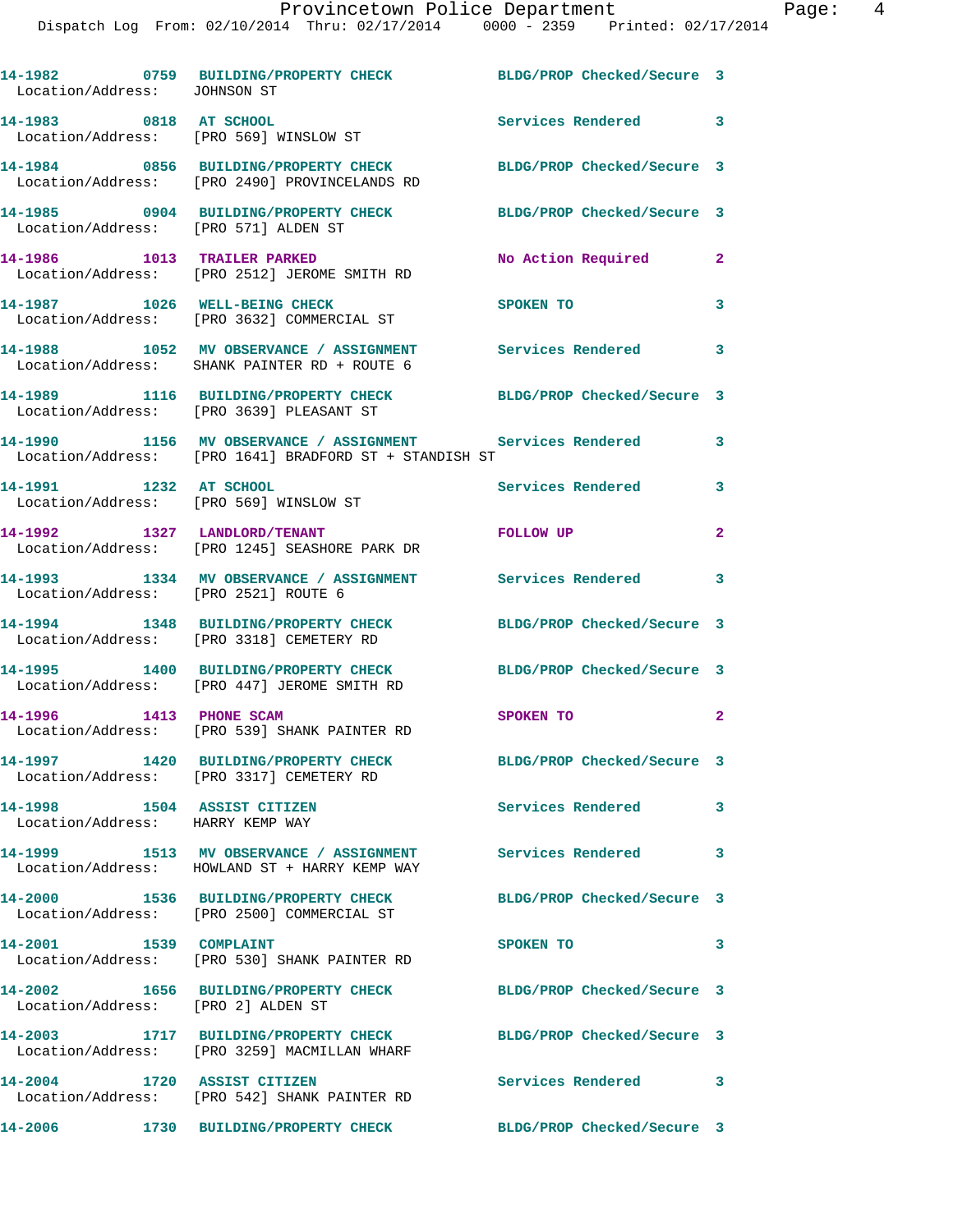|                                        | Provincetown Police Department<br>Dispatch Log From: 02/10/2014 Thru: 02/17/2014 0000 - 2359 Printed: 02/17/2014 |                            |   |
|----------------------------------------|------------------------------------------------------------------------------------------------------------------|----------------------------|---|
|                                        | Location/Address: [PRO 519] RACE POINT RD                                                                        |                            |   |
|                                        | 14-2005 1737 MEDICAL EMERGENCY<br>Location/Address: [PRO 2904] WEST VINE ST                                      | Transported to Hospital    | 1 |
|                                        | 14-2007 1806 BUILDING/PROPERTY CHECK<br>Location/Address: [PRO 447] JEROME SMITH RD                              | BLDG/PROP Checked/Secure 3 |   |
|                                        | 14-2008 1821 BUILDING/PROPERTY CHECK<br>Location/Address: [PRO 433] RYDER ST EXT                                 | BLDG/PROP Checked/Secure 3 |   |
|                                        | 14-2009 1830 MV OBSERVANCE / ASSIGNMENT<br>Location/Address: [PRO 2577] BRADFORD ST                              | No Action Required         | 3 |
|                                        | 14-2010 1854 MV OBSERVANCE / ASSIGNMENT<br>Location/Address: [PRO 714] BRADFORD ST                               | <b>Services Rendered</b>   | 3 |
| Location/Address: [PRO 554] TREMONT ST | 14-2011 2035 BUILDING/PROPERTY CHECK                                                                             | BLDG/PROP Checked/Secure 3 |   |
|                                        | 14-2012 2037 BUILDING/PROPERTY CHECK<br>Location/Address: [PRO 175] COMMERCIAL ST                                | BLDG/PROP Checked/Secure 3 |   |
|                                        | 14-2013 2048 BUILDING/PROPERTY CHECK<br>Location/Address: [PRO 530] SHANK PAINTER RD                             | BLDG/PROP Checked/Secure 3 |   |
|                                        | 14-2014 2116 MV OBSERVANCE / ASSIGNMENT<br>Location/Address: [PRO 3243] SHANK PAINTER RD                         | Services Rendered          | 3 |
|                                        | 14-2015 2135 BUILDING/PROPERTY CHECK<br>Location/Address: [PRO 3004] BRADFORD ST                                 | BLDG/PROP Checked/Secure 3 |   |
|                                        | 14-2016 2229 BUILDING/PROPERTY CHECK<br>Location/Address: [PRO 3256] COMMERCIAL ST                               | BLDG/PROP Checked/Secure 3 |   |
|                                        | 14-2017 2330 BUILDING/PROPERTY CHECK<br>Location/Address: [PRO 2483] COMMERCIAL ST                               | Services Rendered          | 3 |
|                                        | 14-2018 2334 BUILDING/PROPERTY CHECK<br>Location/Address: [PRO 3296] SHANK PAINTER RD                            | BLDG/PROP Checked/Secure 3 |   |
| 14-2019 2337                           | <b>BUILDING/PROPERTY CHECK</b><br>Location/Address: [PRO 1778] SHANK PAINTER RD                                  | BLDG/PROP Checked/Secure 3 |   |
| Location/Address: [PRO 37] BRADFORD ST | 14-2020 2355 MV OBSERVANCE / ASSIGNMENT Services Rendered                                                        |                            | 3 |
| For Date: $02/12/2014$ - Wednesday     |                                                                                                                  |                            |   |
|                                        | 14-2021 0032 BUILDING/PROPERTY CHECK<br>Location/Address: [PRO 440] HARRY KEMP WAY                               | BLDG/PROP Checked/Secure 3 |   |
|                                        | 14-2022 0058 MEDICAL EMERGENCY<br>Location/Address: [PRO 442] HARRY KEMP WAY                                     | Transported to Hospital 1  |   |
| Location/Address: [PRO 521] ROUTE 6    | 14-2023 0122 BUILDING/PROPERTY CHECK                                                                             | BLDG/PROP Checked/Secure 3 |   |
|                                        | 14-2025 0255 BUILDING/PROPERTY CHECK BLDG/PROP Checked/Secure 3<br>Location/Address: [PRO 488] MAYFLOWER AVE     |                            |   |
|                                        | 14-2026 0449 BUILDING/PROPERTY CHECK BLDG/PROP Checked/Secure 3<br>Location/Address: [PRO 338] SHANK PAINTER RD  |                            |   |
|                                        | 14-2027 0459 BUILDING/PROPERTY CHECK Services Rendered<br>Location/Address: [PRO 2499] RACE POINT RD             |                            | 3 |
|                                        | 14-2028 0516 MV OBSERVANCE / ASSIGNMENT Services Rendered<br>Location/Address: [PRO 3430] COMMERCIAL ST          |                            | 3 |

Page:  $5$ <br>14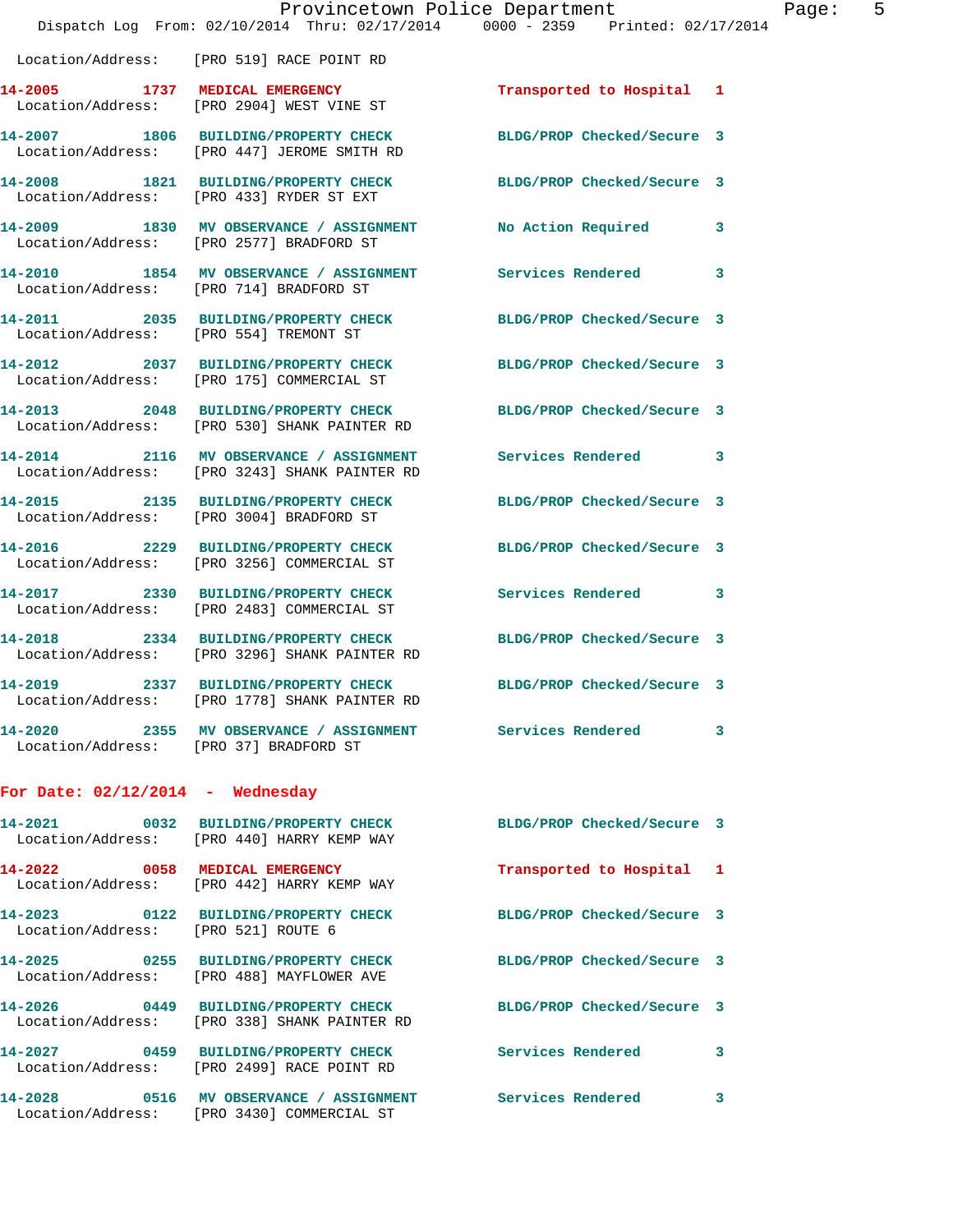|                                                      | Dispatch Log From: 02/10/2014 Thru: 02/17/2014 0000 - 2359 Printed: 02/17/2014                                  | Provincetown Police Department                                                                                              |                | Page: 6 |
|------------------------------------------------------|-----------------------------------------------------------------------------------------------------------------|-----------------------------------------------------------------------------------------------------------------------------|----------------|---------|
|                                                      | 14-2029 0518 TTY TEST CALL Services Rendered 3<br>Location/Address: [PRO 542] SHANK PAINTER RD                  |                                                                                                                             |                |         |
|                                                      | 14-2030 0715 DEBRIS IN ROAD <b>Taken/Referred</b> to Other 2<br>Location/Address: [PRO 1999] BRADFORD ST        |                                                                                                                             |                |         |
|                                                      | 14-2031 0736 BUILDING/PROPERTY CHECK BLDG/PROP Checked/Secure 3<br>Location/Address: [PRO 3287] ROUTE 6         |                                                                                                                             |                |         |
|                                                      | 14-2032 0747 INFO SERVICES - LOBBY Services Rendered 2<br>Location/Address: [PRO 542] SHANK PAINTER RD          |                                                                                                                             |                | 22      |
|                                                      | 14-2033 0808 REASSURANCE NOTICE<br>Location/Address: [PRO 999] MONTELLO ST                                      | No Action Required 3                                                                                                        |                |         |
|                                                      | 14-2034 0818 AT SCHOOL<br>Location/Address: [PRO 569] WINSLOW ST                                                | Services Rendered 3                                                                                                         |                |         |
|                                                      | 14-2035 0825 ROAD RAGE COMPLAINT<br>Location/Address: [PRO 2479] ROUTE 6                                        | SPOKEN TO                                                                                                                   | $\overline{2}$ |         |
|                                                      | 14-2036 0911 COURTESY CALL<br>Location/Address: [PRO 3737] BRADFORD ST                                          | Services Rendered 3                                                                                                         |                |         |
|                                                      | 14-2037 0924 BUILDING/PROPERTY CHECK BLDG/PROP Checked/Secure 3<br>Location/Address: [PRO 3318] CEMETERY RD     |                                                                                                                             |                |         |
|                                                      | 14-2038 0927 ABANDONED BIKE<br>Location/Address: [PRO 1895] BRADFORD ST                                         | SPOKEN TO THE STRIKE STRIKE STRIKE STRIKE STRIKE STRIKE STRIKE STRIKE STRIKE STRIKE STRIKE STRIKE STRIKE STRIKE<br>$\sim$ 2 |                |         |
|                                                      | 14-2039 0938 BUILDING/PROPERTY CHECK BLDG/PROP Checked/Secure 3<br>Location/Address: [PRO 1780] JOHNSON ST      |                                                                                                                             |                |         |
|                                                      | 14-2040 1016 FOUND MAIL/RETURNED SPOKEN TO<br>Location/Address: [PRO 542] SHANK PAINTER RD                      |                                                                                                                             | 3              |         |
|                                                      | 14-2041 1034 WELL-BEING CHECK<br>Location/Address: [PRO 1104] SHIPS WAY RD                                      | <b>SPOKEN TO</b>                                                                                                            | 3              |         |
|                                                      | 14-2042 1102 VERBAL STOP SIGN<br>Location/Address: [PRO 37] BRADFORD ST                                         | VERBAL WARNING 3                                                                                                            |                |         |
|                                                      | 14-2043 1106 MV OBSERVANCE / ASSIGNMENT Services Rendered<br>Location/Address: RYDER ST + BRADFORD ST           |                                                                                                                             |                |         |
|                                                      | 14-2044 1108 MV OBSERVANCE / ASSIGNMENT Services Rendered 3<br>Location/Address: BRADFORD ST + RYDER ST         |                                                                                                                             |                |         |
| 14-2045 1126 AT SCHOOL                               | Location/Address: [PRO 569] WINSLOW ST                                                                          | Services Rendered 3                                                                                                         |                |         |
|                                                      | 14-2046 1158 PET PANTRY<br>Location/Address: [PRO 3296] SHANK PAINTER RD                                        | Services Rendered 3                                                                                                         |                |         |
| 14-2047 1200 MINOR MVA<br>Refer To Accident: 14-5-AC | Location/Address: [PRO 1916] COURT ST                                                                           | Services Rendered 1                                                                                                         |                |         |
|                                                      | 14-2048   1210   BUILDING/PROPERTY CHECK   BLDG/PROP Checked/Secure   3<br>Location/Address: [PRO 571] ALDEN ST |                                                                                                                             |                |         |
| Location/Address: [PRO 2521] ROUTE 6                 | 14-2049 1221 MV OBSERVANCE / ASSIGNMENT Services Rendered 3                                                     |                                                                                                                             |                |         |
|                                                      | 14-2050 1222 RESCUE TRANSPORT<br>Location/Address: [PRO 3222] ALDEN ST                                          | Transported to Hospital 1                                                                                                   |                |         |
|                                                      | 14-2051 1228 FOOT PATROL<br>Location/Address: [PRO 537] SHANK PAINTER RD                                        | Services Rendered 2                                                                                                         |                |         |
|                                                      | 14-2053 1340 BUILDING/PROPERTY CHECK BLDG/PROP Checked/Secure 3                                                 |                                                                                                                             |                |         |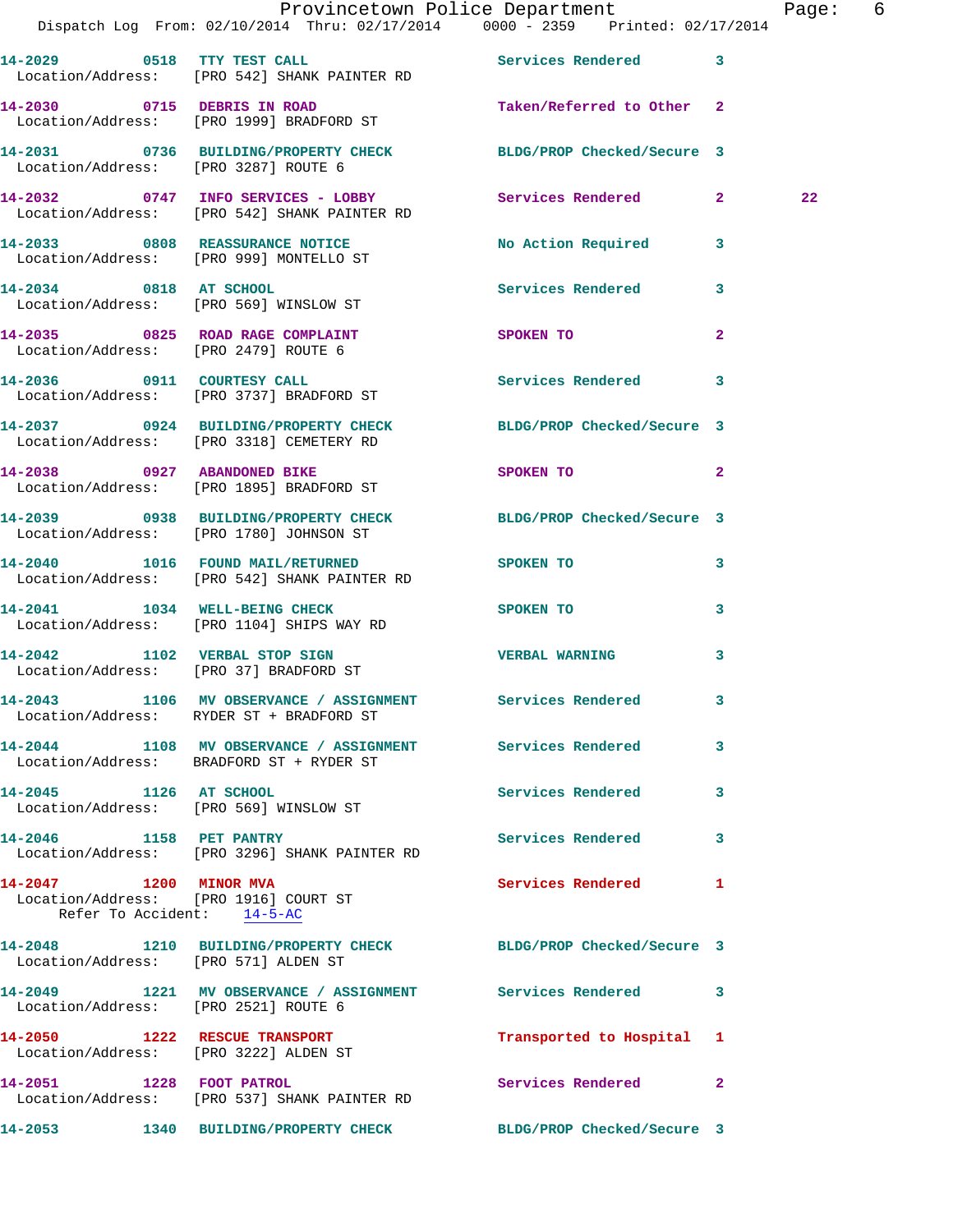|                                       | Dispatch Log From: 02/10/2014 Thru: 02/17/2014 0000 - 2359 Printed: 02/17/2014                                  | Provincetown Police Department |              | Page:          | -7 |
|---------------------------------------|-----------------------------------------------------------------------------------------------------------------|--------------------------------|--------------|----------------|----|
|                                       | Location/Address: [PRO 1638] COMMERCIAL ST                                                                      |                                |              |                |    |
|                                       | 14-2054 1344 INJURED BIRD<br>Location/Address: [PRO 3456] RYDER ST EXT                                          | Services Rendered 2            |              | $\overline{2}$ |    |
|                                       | 14-2055 1348 FOOT PATROL<br>Location/Address: [PRO 569] WINSLOW ST                                              | <b>Services Rendered</b>       | $\mathbf{2}$ |                |    |
|                                       | 14-2056 1414 SCAM/FOLLOW-UP<br>Location/Address: [PRO 542] SHANK PAINTER RD                                     | SPOKEN TO                      | $\mathbf{2}$ |                |    |
| Location/Address: COMMERCIAL ST       | 14-2057 1510 PARK, WALK & TALK 1999 Services Rendered                                                           |                                | $\mathbf{2}$ |                |    |
|                                       | 14-2058 1525 MV OBSERVANCE / ASSIGNMENT No Action Required 3<br>Location/Address: SNAIL RD + COMMERCIAL ST      |                                |              |                |    |
|                                       | 14-2059 1557 MV OBSERVANCE / ASSIGNMENT Services Rendered<br>Location/Address: [PRO 595] BRADFORD ST            |                                | $\mathbf{3}$ |                |    |
| Location/Address: ROUTE 6             | 14-2060 1606 MV OBSERVANCE / ASSIGNMENT Services Rendered                                                       |                                | $\mathbf{3}$ |                |    |
| 14-2061 1620 MV STOP                  | Location/Address: [PRO 521] ROUTE 6                                                                             | <b>VERBAL WARNING</b>          | $\mathbf{3}$ |                |    |
| 14-2062 1623 MV STOP                  | Location/Address: [PRO 736] BRADFORD ST                                                                         | VERBAL WARNING 3               |              |                |    |
|                                       | 14-2063 1631 BUILDING/PROPERTY CHECK BLDG/PROP Checked/Secure 3<br>Location/Address: [PRO 2500] COMMERCIAL ST   |                                |              |                |    |
| Location/Address: CONWELL ST          | 14-2064 1650 MEDICAL EMERGENCY                                                                                  | Transported to Hospital 1      |              |                |    |
|                                       | 14-2066 1735 BUILDING/PROPERTY CHECK BLDG/PROP Checked/Secure 3<br>Location/Address: [PRO 3259] MACMILLAN WHARF |                                |              |                |    |
|                                       | 14-2067 1801 BUILDING/PROPERTY CHECK<br>Location/Address: [PRO 2206] COMMERCIAL ST                              | BLDG/PROP Checked/Secure 3     |              |                |    |
| 14-2068                               | 1812 PARK, WALK & TALK<br>Location/Address: [PRO 488] MAYFLOWER AVE                                             | Services Rendered 2            |              |                |    |
|                                       | 14-2069 1832 BUILDING/PROPERTY CHECK BLDG/PROP Checked/Secure 3<br>Location/Address: [PRO 444] HIGH POLE HILL   |                                |              |                |    |
|                                       | 14-2070 1923 MV OBSERVANCE / ASSIGNMENT Services Rendered 3<br>Location/Address: [PRO 2206] COMMERCIAL ST       |                                |              |                |    |
|                                       | 14-2071 2006 BUILDING/PROPERTY CHECK BLDG/PROP Checked/Secure 3<br>Location/Address: [PRO 3430] COMMERCIAL ST   |                                |              |                |    |
|                                       | 14-2072 2028 BUILDING/PROPERTY CHECK BLDG/PROP Checked/Secure 3<br>Location/Address: [PRO 519] RACE POINT RD    |                                |              |                |    |
|                                       | 14-2073 2037 MV OBSERVANCE / ASSIGNMENT Services Rendered 3<br>Location/Address: [PRO 3430] COMMERCIAL ST       |                                |              |                |    |
| Location/Address: [PRO 2539] RYDER ST | 14-2076 2112 BUILDING/PROPERTY CHECK BLDG/PROP Checked/Secure 3                                                 |                                |              |                |    |
|                                       | 14-2074 2126 BUILDING/PROPERTY CHECK<br>Location/Address: [PRO 1778] SHANK PAINTER RD                           | BLDG/PROP Checked/Secure 3     |              |                |    |
| Location/Address: [PRO 3287] ROUTE 6  | 14-2075 2128 BUILDING/PROPERTY CHECK BLDG/PROP Checked/Secure 3                                                 |                                |              |                |    |
|                                       | 14-2077 2308 MEDICAL EMERGENCY<br>Location/Address: [PRO 542] SHANK PAINTER RD                                  | Transported to Hospital 1      |              |                |    |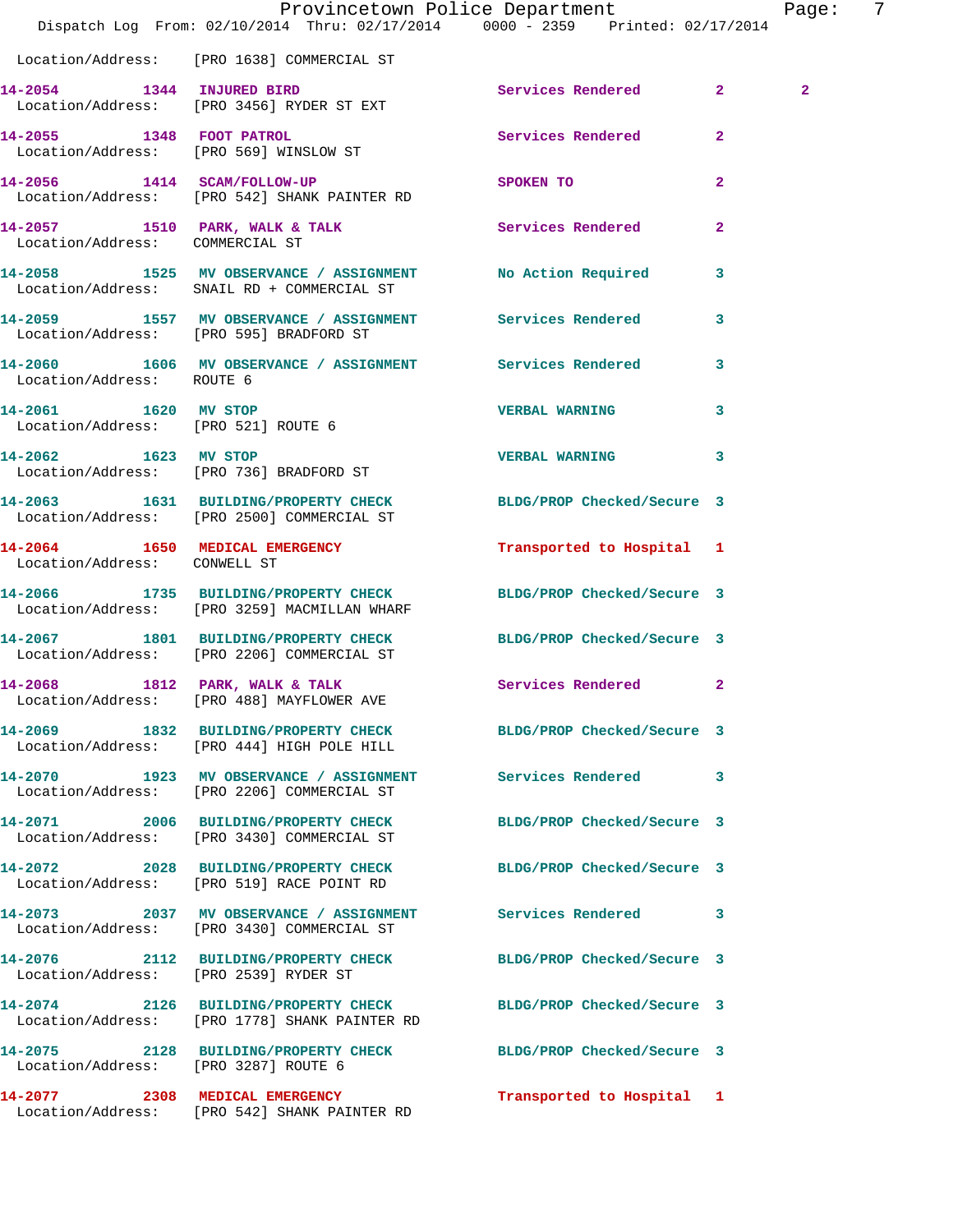**For Date: 02/13/2014 - Thursday 14-2079 0008 BUILDING/PROPERTY CHECK BLDG/PROP Checked/Secure 3**  Location/Address: [PRO 1638] COMMERCIAL ST **14-2080 0010 BUILDING/PROPERTY CHECK BLDG/PROP Checked/Secure 3**  Location/Address: [PRO 447] JEROME SMITH RD **14-2081 0012 BAR CHECK No Action Required 2**  Location/Address: [PRO 3443] COMMERCIAL ST **14-2082 0033 BUILDING/PROPERTY CHECK BLDG/PROP Checked/Secure 3**  Location/Address: [PRO 16] MAYFLOWER AVE **14-2083 0053 BAR CHECK No Action Required 2**  Location/Address: [PRO 2737] COMMERCIAL ST **14-2084 0104 PARK, WALK & TALK Services Rendered 2**  Location/Address: [PRO 175] COMMERCIAL ST **14-2085 0124 LOBBY TRAFFIC Services Rendered 2 11**  Location/Address: [PRO 542] SHANK PAINTER RD **14-2086 0129 MV OBSERVANCE / ASSIGNMENT Services Rendered 3**  Location/Address: BRADFORD ST + RYDER ST **14-2087 0221 BUILDING/PROPERTY CHECK No Action Required 3**  Location/Address: [PRO 2898] JEROME SMITH RD **14-2088 0230 BUILDING/PROPERTY CHECK BLDG/PROP Checked/Secure 3**  Location/Address: [PRO 2489] BRADFORD ST **14-2089 0233 BUILDING/PROPERTY CHECK BLDG/PROP Checked/Secure 3**  Location/Address: [PRO 446] HOWLAND ST **14-2090 0424 BUILDING/PROPERTY CHECK BLDG/PROP Checked/Secure 3**  Location/Address: [PRO 1989] COMMERCIAL ST **14-2091 0456 BUILDING/PROPERTY CHECK BLDG/PROP Checked/Secure 3**  Location/Address: [PRO 1778] SHANK PAINTER RD **14-2092 0527 BUILDING/PROPERTY CHECK Services Rendered 3**  Location/Address: [PRO 2483] COMMERCIAL ST **14-2093 0543 MV OBSERVANCE / ASSIGNMENT Services Rendered 3**  Location/Address: SHANK PAINTER RD **14-2094 0610 BUILDING/PROPERTY CHECK BLDG/PROP Checked/Secure 3**  Location/Address: [PRO 3430] COMMERCIAL ST **14-2095 0635 DOMESTIC DISTURBANCE/ASSAULT SPOKEN TO 1**  Location/Address: [PRO 60] BRADFORD ST **14-2096 0721 BUILDING/PROPERTY CHECK BLDG/PROP Checked/Secure 3**  Location/Address: [PRO 447] JEROME SMITH RD **14-2097 0728 MV OBSERVANCE / ASSIGNMENT No Action Required 3**  Location/Address: [PRO 2521] ROUTE 6 **14-2098 0736 DETAIL-TRAFFIC CONTROL Services Rendered 3**  Location/Address: BRADFORD ST EXT **14-2099 0749 ASSIST AGENCY / TRURO-MEDICAL Taken/Referred to Other 3**  Location/Address: [TRU] ALDRICH RD **14-2100 0754 MV STOP VERBAL WARNING 3**  Location/Address: ROUTE 6

**14-2101 0819 TRAFFIC CONTROL Services Rendered 3**  Location/Address: [PRO 569] WINSLOW ST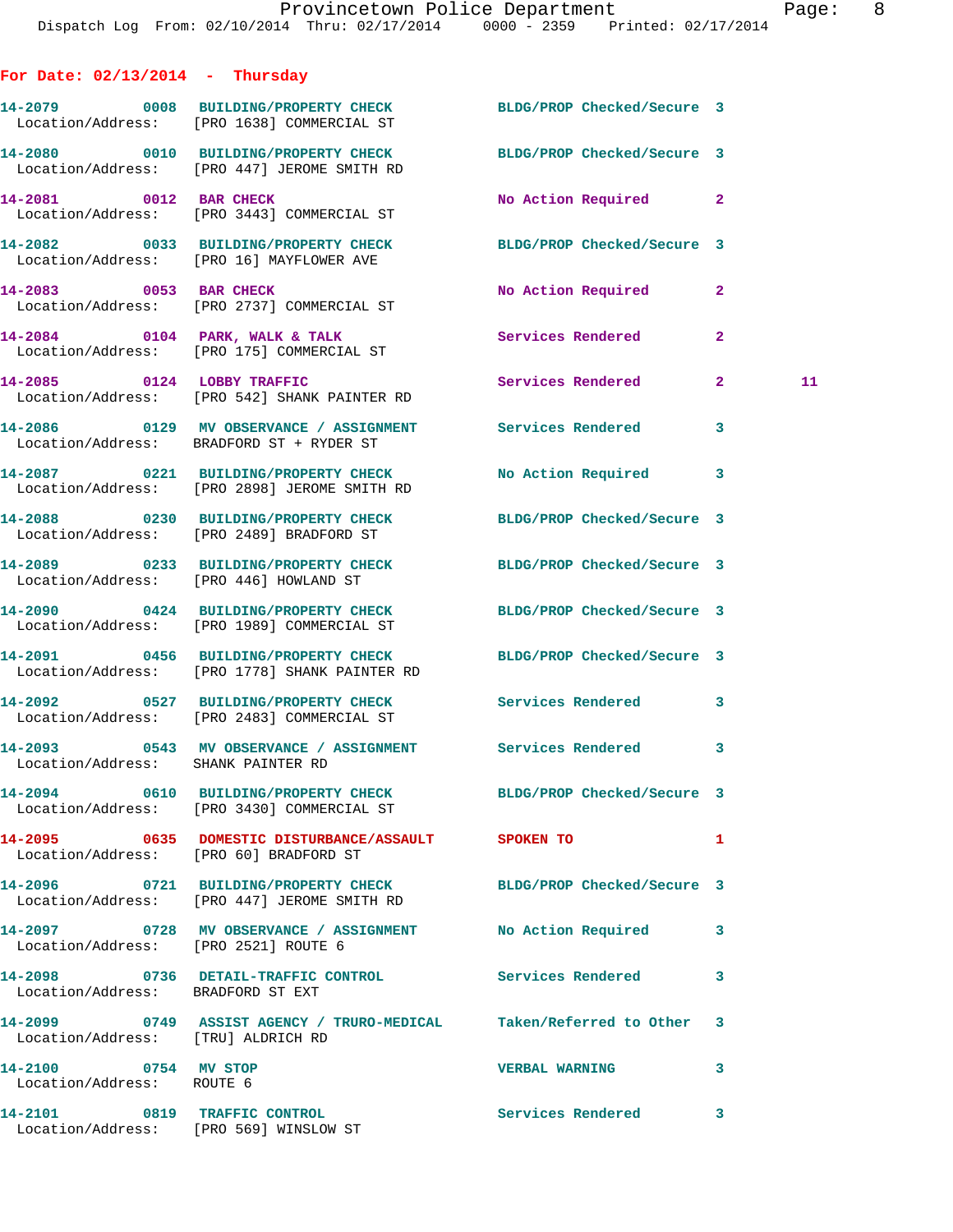|                                                                          | 14-2102 0836 ANIMAL CALL<br>Location/Address: [PRO 1796] BRADFORD ST                                             | Services Rendered          | $\mathbf{2}$ |
|--------------------------------------------------------------------------|------------------------------------------------------------------------------------------------------------------|----------------------------|--------------|
|                                                                          | 14-2103 6929 MV OBSERVANCE / ASSIGNMENT Services Rendered<br>Location/Address: [PRO 2952] SHANK PAINTER RD       |                            | 3            |
| 14-2104 0951 MEDICAL EMERGENCY<br>Location/Address: [PRO 3222] ALDEN ST  |                                                                                                                  | <b>PATIENT REFUSAL</b>     | 1            |
|                                                                          | 14-2105 1001 ANIMAL CALL<br>Location/Address: [PRO 523] COMMERCIAL ST                                            | Services Rendered          | $\mathbf{2}$ |
|                                                                          | 14-2106 1007 ALARM - FIRE<br>Location/Address: [PRO 2977] COMMERCIAL ST                                          | False Alarm                | 1            |
|                                                                          | 14-2108 1339 TREE TRIMMING COMPLAINT<br>Location/Address: [PRO 395] COMMERCIAL ST                                | Unfounded                  | 3<br>1       |
|                                                                          | 14-2109 1403 SERVE RESTRAINING ORDER<br>Location/Address: [PRO 1300] BRADFORD ST EXT                             | Could Not Locate           | $\mathbf{2}$ |
|                                                                          | 14-2110 1453 ASSIST CITIZEN<br>Location/Address: [PRO 542] SHANK PAINTER RD                                      | Services Rendered          | 3            |
|                                                                          | 14-2112 1512 BUILDING/PROPERTY CHECK BLDG/PROP Checked/Secure 3<br>Location/Address: [PRO 2605] COMMERCIAL ST    |                            |              |
|                                                                          | 14-2113 1542 MV COMPLAINT<br>Location/Address: [PRO 3405] COMMERCIAL ST                                          | Citation/Warning Issued    | 2            |
| Location/Address: COMMERCIAL ST                                          | 14-2115 1559 BUILDING/PROPERTY CHECK                                                                             | BLDG/PROP Checked/Secure 3 |              |
| 14-2116 1603 HAZARDS                                                     | Location/Address: [PRO 1728] BRADFORD ST                                                                         | Services Rendered          | $\mathbf{2}$ |
|                                                                          | 14-2117 1610 ALARM - GENERAL<br>Location/Address: [PRO 440] HARRY KEMP WAY                                       | False Alarm                | 1            |
|                                                                          | 14-2118 1640 ASSIST AGENCY<br>Location/Address: JOHNSON ST + BRADFORD ST                                         | <b>Services Rendered</b>   | 3            |
|                                                                          | 14-2119 1815 BUILDING/PROPERTY CHECK BLDG/PROP Checked/Secure 3<br>Location/Address: [PRO 1778] SHANK PAINTER RD |                            |              |
|                                                                          | 14-2120 1822 BUILDING/PROPERTY CHECK<br>Location/Address: [PRO 3430] COMMERCIAL ST                               | BLDG/PROP Checked/Secure 3 |              |
| 14-2121 1906 REASSURANCE CHECK                                           | Location/Address: [PRO 1468] CONANT ST                                                                           | Services Rendered          | 3            |
| 14-2122 1911 MEDICAL EMERGENCY<br>Location/Address: [PRO 1468] CONANT ST |                                                                                                                  | <b>Services Rendered</b>   | 1            |
|                                                                          | 14-2123 2054 BUILDING/PROPERTY CHECK<br>Location/Address: [PRO 2500] COMMERCIAL ST                               | BLDG/PROP Checked/Secure 3 |              |
|                                                                          | 14-2124 2217 BUILDING/PROPERTY CHECK<br>Location/Address: [PRO 3292] COMMERCIAL ST                               | BLDG/PROP Checked/Secure 3 |              |
|                                                                          | 14-2125 2224 BUILDING/PROPERTY CHECK<br>Location/Address: [PRO 519] RACE POINT RD                                | BLDG/PROP Checked/Secure 3 |              |
|                                                                          | 14-2126 2326 BUILDING/PROPERTY CHECK<br>Location/Address: [PRO 545] SHANK PAINTER RD                             | BLDG/PROP Checked/Secure 3 |              |
|                                                                          |                                                                                                                  | Services Rendered 3        |              |

Location/Address: BRADFORD ST + SNAIL RD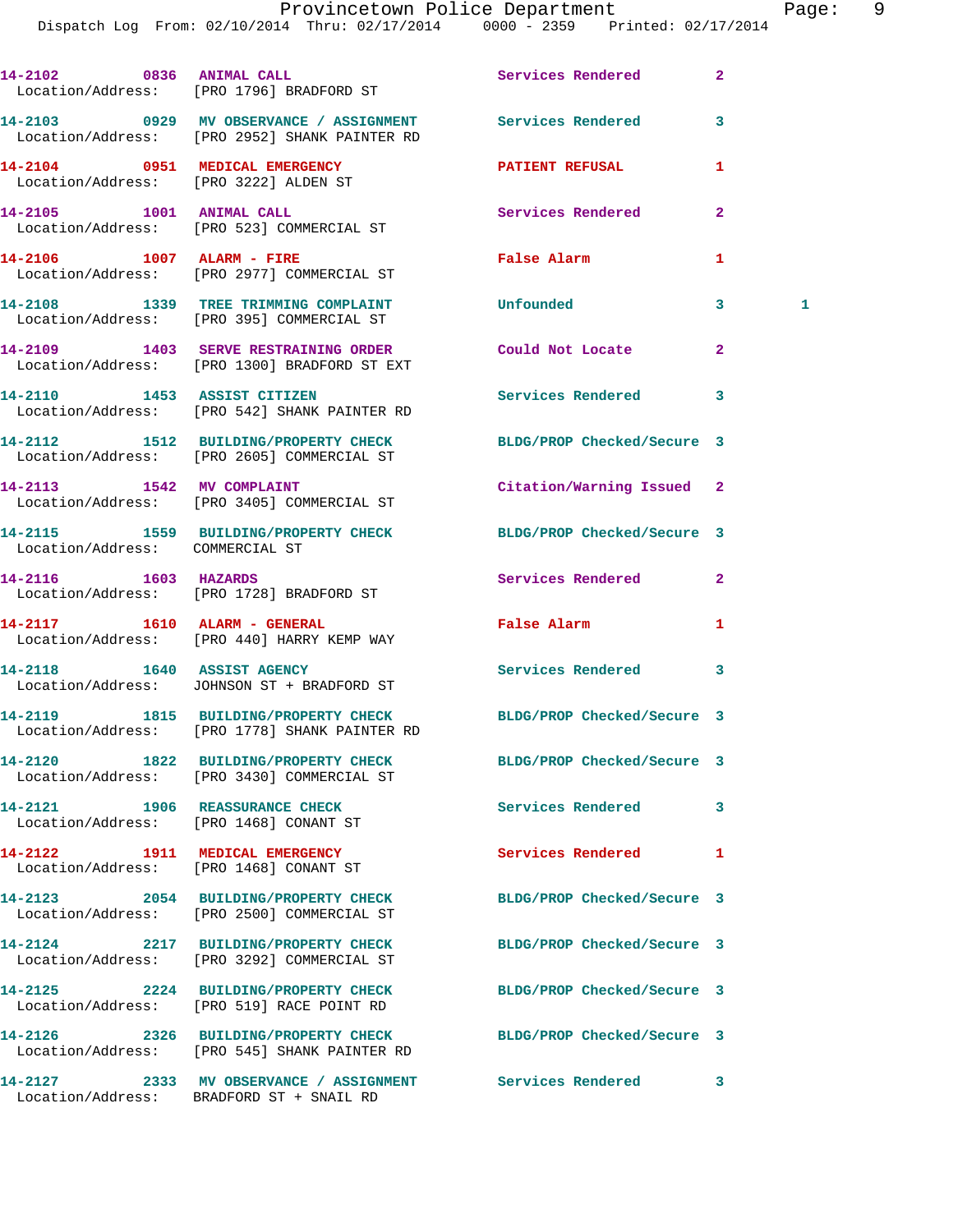|                                      | Dispatch Log From: 02/10/2014 Thru: 02/17/2014 0000 - 2359 Printed: 02/17/2014                                   | Provincetown Police Department |              | Page: 10        |  |
|--------------------------------------|------------------------------------------------------------------------------------------------------------------|--------------------------------|--------------|-----------------|--|
| For Date: $02/14/2014$ - Friday      |                                                                                                                  |                                |              |                 |  |
|                                      | 14-2128 0014 BUILDING/PROPERTY CHECK BLDG/PROP Checked/Secure 3<br>Location/Address: [PRO 526] RYDER ST EXT      |                                |              |                 |  |
| Location/Address: RACE POINT RD      | 14-2129 0019 NOISE COMPLAINT                                                                                     | SPOKEN TO                      | $\mathbf{3}$ |                 |  |
|                                      | 14-2130 0024 LOBBY TRAFFIC<br>Location/Address: [PRO 542] SHANK PAINTER RD                                       | Services Rendered 2            |              | 10 <sup>°</sup> |  |
|                                      | 14-2131 0030 MV OBSERVANCE / ASSIGNMENT No Action Required 3<br>Location/Address: [PRO 2577] BRADFORD ST         |                                |              |                 |  |
|                                      | 14-2132 0033 MV OBSERVANCE / ASSIGNMENT Services Rendered 3<br>Location/Address: [PRO 3004] BRADFORD ST          |                                |              |                 |  |
|                                      | 14-2133 0048 BUILDING/PROPERTY CHECK BLDG/PROP Checked/Secure 3<br>Location/Address: [PRO 530] SHANK PAINTER RD  |                                |              |                 |  |
|                                      | 14-2134 0109 MV OBSERVANCE / ASSIGNMENT No Action Required 3<br>Location/Address: [PRO 3430] COMMERCIAL ST       |                                |              |                 |  |
|                                      | 14-2135 0125 BUILDING/PROPERTY CHECK BLDG/PROP Checked/Secure 3<br>Location/Address: [PRO 3151] COMMERCIAL ST    |                                |              |                 |  |
|                                      | 14-2136 0127 BUILDING/PROPERTY CHECK BLDG/PROP Checked/Secure 3<br>Location/Address: [PRO 3259] MACMILLAN WHARF  |                                |              |                 |  |
|                                      | 14-2137 0153 BUILDING/PROPERTY CHECK BLDG/PROP Checked/Secure 3<br>Location/Address: [PRO 182] COMMERCIAL ST     |                                |              |                 |  |
|                                      | 14-2138 0158 BUILDING/PROPERTY CHECK BLDG/PROP Checked/Secure 3<br>Location/Address: [PRO 175] COMMERCIAL ST     |                                |              |                 |  |
|                                      | 14-2139 0214 BUILDING/PROPERTY CHECK BLDG/PROP Checked/Secure 3<br>Location/Address: [PRO 3670] SHANK PAINTER RD |                                |              |                 |  |
|                                      | 14-2140 0245 BUILDING/PROPERTY CHECK BLDG/PROP Checked/Secure 3<br>Location/Address: [PRO 3405] COMMERCIAL ST    |                                |              |                 |  |
| Location/Address: [PRO 3287] ROUTE 6 | 14-2141 0417 BUILDING/PROPERTY CHECK BLDG/PROP Checked/Secure 3                                                  |                                |              |                 |  |
|                                      | 14-2142 0425 BUILDING/PROPERTY CHECK BLDG/PROP Checked/Secure 3<br>Location/Address: [PRO 2490] PROVINCELANDS RD |                                |              |                 |  |
|                                      | 14-2143 0515 MV OBSERVANCE / ASSIGNMENT No Action Required 3<br>Location/Address: BRADFORD ST + RYDER ST         |                                |              |                 |  |
|                                      | 14-2144 0541 BUILDING/PROPERTY CHECK<br>Location/Address: [PRO 444] HIGH POLE HILL                               | BLDG/PROP Checked/Secure 3     |              |                 |  |
|                                      | 14-2145 0603 BUILDING/PROPERTY CHECK BLDG/PROP Checked/Secure 3<br>Location/Address: [PRO 2520] PRINCE ST        |                                |              |                 |  |
|                                      | 14-2146 0604 BUILDING/PROPERTY CHECK BLDG/PROP Checked/Secure 3<br>Location/Address: [PRO 3256] COMMERCIAL ST    |                                |              |                 |  |
|                                      | 14-2147 0618 BUILDING/PROPERTY CHECK BLDG/PROP Checked/Secure 3<br>Location/Address: [PRO 1778] SHANK PAINTER RD |                                |              |                 |  |
| Location/Address: [PRO 571] ALDEN ST | 14-2148 0716 BUILDING/PROPERTY CHECK BLDG/PROP Checked/Secure 3                                                  |                                |              |                 |  |
| Location/Address: BRADFORD ST EXT    | 14-2149 0736 DETAIL-TRAFFIC CONTROL                                                                              | Services Rendered 3            |              |                 |  |
| 14-2150 0818 TRAFFIC CONTROL         |                                                                                                                  | No Action Required 3           |              |                 |  |

Location/Address: [PRO 569] WINSLOW ST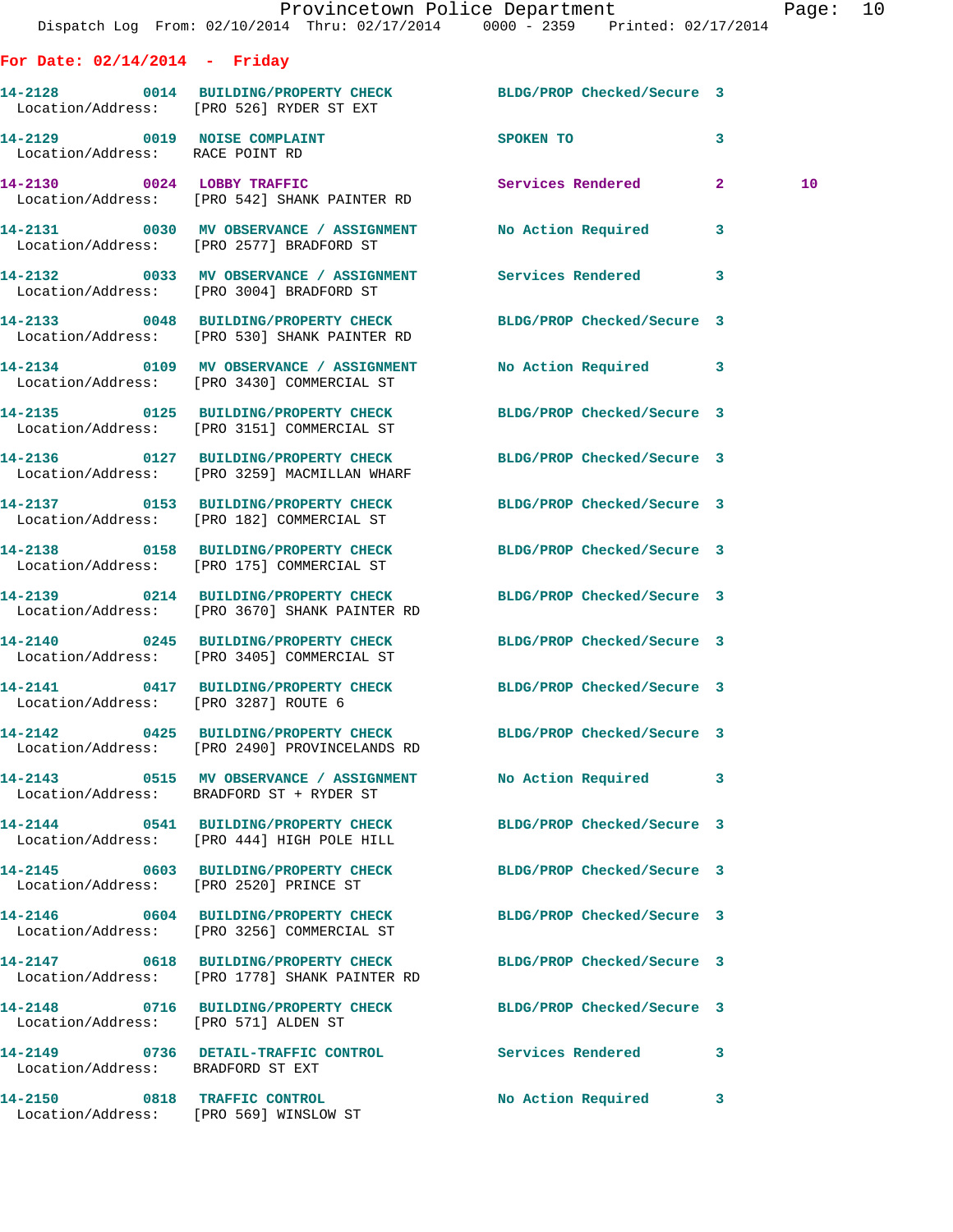|                                                              | Provincetown Police Department The Page: 11<br>Dispatch Log From: 02/10/2014 Thru: 02/17/2014   0000 - 2359   Printed: 02/17/2014 |                            |              |  |
|--------------------------------------------------------------|-----------------------------------------------------------------------------------------------------------------------------------|----------------------------|--------------|--|
|                                                              | 14-2151 0822 PARKING COMPLAINT / GENERAL Services Rendered 3<br>Location/Address: [PRO 3456] RYDER ST EXT                         |                            |              |  |
|                                                              | 14-2152 0829 PARK, WALK & TALK No Action Required 2<br>Location/Address: [PRO 606] CONWELL ST                                     |                            |              |  |
|                                                              | 14-2154 0838 PARKING COMPLAINT / GENERAL Services Rendered 3<br>Location/Address: [PRO 1187] COMMERCIAL ST                        |                            |              |  |
|                                                              | 14-2153 0839 BUILDING/PROPERTY CHECK BLDG/PROP Checked/Secure 3<br>Location/Address: [PRO 2500] COMMERCIAL ST                     |                            |              |  |
|                                                              |                                                                                                                                   |                            |              |  |
| 14-2157 0945 COMPLAINT<br>Location/Address: ROUTE 6          |                                                                                                                                   | No Action Required 3       |              |  |
|                                                              | 14-2158 0948 MEDICAL EMERGENCY Transported to Hospital 1<br>Location: [PRO 3431] LOPES SQUARE                                     |                            |              |  |
|                                                              | 14-2161 1004 BUILDING/PROPERTY CHECK BLDG/PROP Checked/Secure 3<br>Location/Address: [PRO 3318] CEMETERY RD                       |                            |              |  |
|                                                              | 14-2163 1005 ASSIST AGENCY / HIGHWAY Taken/Referred to Other 3<br>Location/Address: ALDEN ST + CEMETERY RD                        |                            |              |  |
|                                                              | 14-2162 1008 ASSIST CITIZEN<br>Location/Address: [PRO 3632] COMMERCIAL ST                                                         | Services Rendered          | 3            |  |
|                                                              | 14-2164 1051 BUILDING/PROPERTY CHECK Services Rendered 3<br>Location/Address: [PRO 2206] COMMERCIAL ST                            |                            |              |  |
|                                                              | 14-2165 1118 ANIMAL CALL<br>Location/Address: [PRO 1245] SEASHORE PARK DR                                                         | Services Rendered          | $\mathbf{2}$ |  |
| Location/Address: [PRO 2521] ROUTE 6                         | 14-2166 1153 MV OBSERVANCE / ASSIGNMENT Services Rendered 3                                                                       |                            |              |  |
|                                                              | 14-2167 1206 BUILDING/PROPERTY CHECK Services Rendered 3<br>Location/Address: [PRO 3430] COMMERCIAL ST                            |                            |              |  |
| 14-2168 1215 MV STOP<br>Location/Address: [PRO 2513] ROUTE 6 |                                                                                                                                   | <b>VERBAL WARNING</b>      |              |  |
| Location/Address: [PRO 569] WINSLOW ST                       | 14-2169 1258 OFF AT THE SCHOOL                                                                                                    | <b>Services Rendered</b>   | 3            |  |
|                                                              | 14-2170 1350 ALARM - GENERAL<br>Location/Address: [PRO 516] RACE POINT RD                                                         | Services Rendered          | 1            |  |
|                                                              | 14-2171 1353 COMPLAINT<br>Location/Address: [PRO 269] COMMERCIAL ST                                                               | Services Rendered          | 3            |  |
|                                                              | 14-2172 1409 BUILDING/PROPERTY CHECK<br>Location/Address: [PRO 3317] CEMETERY RD                                                  | BLDG/PROP Checked/Secure 3 |              |  |
|                                                              | 14-2173 1455 COMPLAINT<br>Location/Address: [PRO 2184] NELSON AVE                                                                 | Services Rendered          | 3            |  |
| Location/Address: [PRO 3222] ALDEN ST                        | 14-2174 1500 MEDICAL EMERGENCY/DOT                                                                                                | Transported to Hospital 1  |              |  |
| 14-2176 1525 MV STOP                                         | Location/Address: [PRO 3296] SHANK PAINTER RD                                                                                     | <b>VERBAL WARNING</b>      | 3            |  |
|                                                              | 14-2177 1528 MEDICAL EMERGENCY<br>Location/Address: [PRO 2144] CONWELL ST                                                         | <b>Services Rendered</b>   | 1            |  |
|                                                              | 14-2178 1620 FOLLOW UP<br>Location/Address: [PRO 1103] SHIPS WAY RD                                                               | Services Rendered          | $\mathbf{2}$ |  |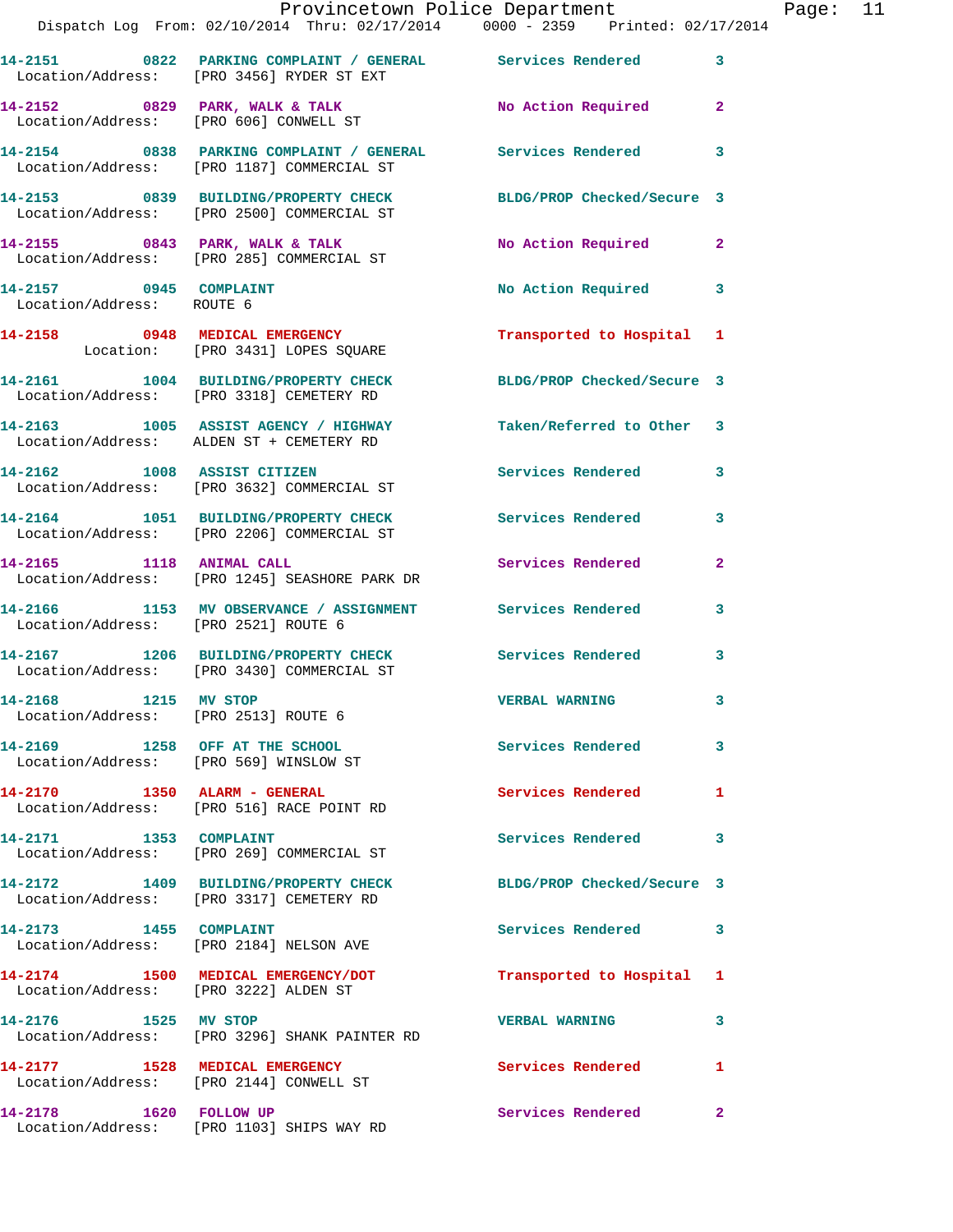|                                      | 14-2179 1634 BUILDING/PROPERTY CHECK BLDG/PROP Checked/Secure 3<br>Location/Address: [PRO 16] MAYFLOWER AVE      |                            |                |              |
|--------------------------------------|------------------------------------------------------------------------------------------------------------------|----------------------------|----------------|--------------|
| Location/Address: [TRU] ROUTE 6      | 14-2180 1647 ASSIST AGENCY / MUTUAL AID Services Rendered                                                        |                            | 3              |              |
| Location/Address: [PRO 571] ALDEN ST | 14-2181 1804 BUILDING/PROPERTY CHECK BLDG/PROP Checked/Secure 3                                                  |                            |                |              |
|                                      | 14-2182 1830 911 ABANDONED<br>Location/Address: [PRO 440] HARRY KEMP WAY                                         | False Alarm                | 1              |              |
|                                      | 14-2183 1919 PARK, WALK & TALK<br>Location/Address: [PRO 16] MAYFLOWER AVE                                       | Services Rendered          | $\overline{2}$ |              |
|                                      | 14-2184 2005 BUILDING/PROPERTY CHECK BLDG/PROP Checked/Secure 3<br>Location/Address: [PRO 2207] SHANK PAINTER RD |                            |                |              |
|                                      | 14-2185 2006 BUILDING/PROPERTY CHECK BLDG/PROP Checked/Secure 3<br>Location/Address: [PRO 2206] COMMERCIAL ST    |                            |                |              |
|                                      | 14-2186 2047 MV OBSERVANCE / ASSIGNMENT No Action Required<br>Location/Address: ALDEN ST + BRADFORD ST           |                            | 3              |              |
|                                      | 14-2187 2055 BUILDING/PROPERTY CHECK<br>Location/Address: [PRO 3259] MACMILLAN WHARF                             | BLDG/PROP Checked/Secure 3 |                |              |
|                                      | 14-2188 2154 BUILDING/PROPERTY CHECK<br>Location/Address: [PRO 306] COMMERCIAL ST                                | BLDG/PROP Checked/Secure 3 |                |              |
|                                      | 14-2189 2309 BUILDING/PROPERTY CHECK BLDG/PROP Checked/Secure 3<br>Location/Address: [PRO 16] BRADFORD ST        |                            |                |              |
|                                      | 14-2190 2313 PROPERTY DAMAGE<br>Location/Address: [PRO 208] COMMERCIAL ST                                        | SPOKEN TO                  | 3              |              |
| 14-2191 2336 MV ACCIDENT             | Location/Address: [PRO 3443] COMMERCIAL ST                                                                       | Services Rendered          | 1              |              |
| For Date: $02/15/2014$ - Saturday    |                                                                                                                  |                            |                |              |
| 14-2192 0003 BAR CHECK               | Location/Address: [PRO 484] MASONIC PL                                                                           | BLDG/PROP Checked/Secure 2 |                |              |
|                                      | 14-2193 0004 BUILDING/PROPERTY CHECK<br>Location/Address: [PRO 182] COMMERCIAL ST                                | BLDG/PROP Checked/Secure 3 |                |              |
| 14-2194 0004 BAR CHECK               | Location/Address: [PRO 3443] COMMERCIAL ST                                                                       | Services Rendered          | $\mathbf{2}$   |              |
| 14-2195 0007 BAR CHECK               | Location/Address: [PRO 399] COMMERCIAL ST                                                                        | Services Rendered          | $\mathbf{2}$   |              |
| 14-2196 0027 BAR CHECK               | Location/Address: [PRO 80] CARVER ST                                                                             | Services Rendered          | $\overline{a}$ |              |
|                                      | 14-2197 6049 MV OBSERVANCE / ASSIGNMENT Services Rendered<br>Location/Address: BRADFORD ST + RYDER ST            |                            | 3              |              |
|                                      | 14-2198 0049 BUILDING/PROPERTY CHECK BLDG/PROP Checked/Secure 3<br>Location/Address: [PRO 447] JEROME SMITH RD   |                            |                |              |
|                                      | 14-2199 0115 LOBBY TRAFFIC<br>Location/Address: [PRO 542] SHANK PAINTER RD                                       | Services Rendered          | $\mathbf{2}$   | $\mathbf{2}$ |
|                                      | 14-2200 0121 MV OBSERVANCE / ASSIGNMENT No Action Required<br>Location/Address: [PRO 3004] BRADFORD ST           |                            | 3              |              |
|                                      | 14-2201 0138 BUILDING/PROPERTY CHECK BLDG/PROP Checked/Secure 3                                                  |                            |                |              |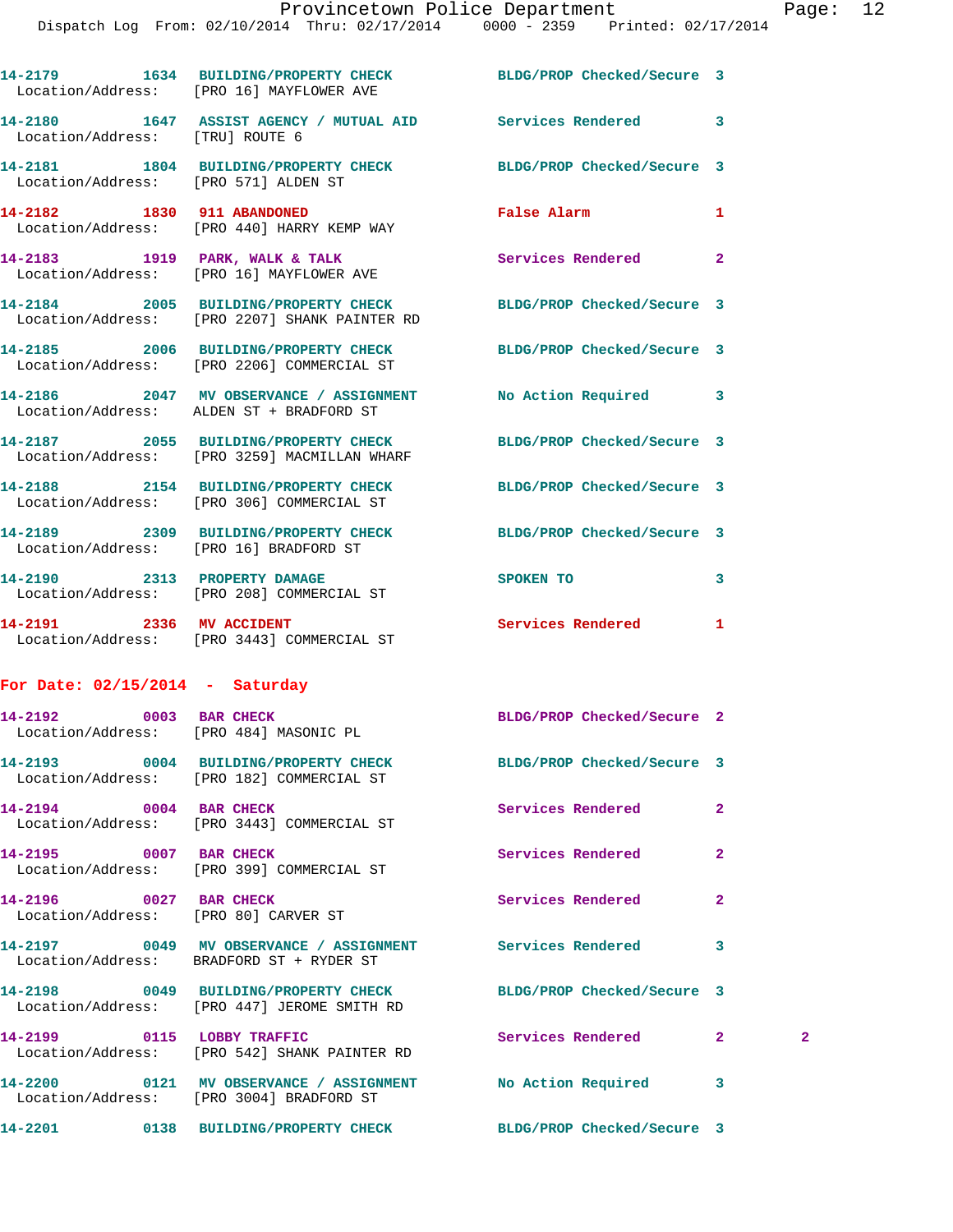|                                                                   | Dispatch Log From: 02/10/2014 Thru: 02/17/2014 0000 - 2359 Printed: 02/17/2014                                  | Provincetown Police Department |              | Page: 13 |  |
|-------------------------------------------------------------------|-----------------------------------------------------------------------------------------------------------------|--------------------------------|--------------|----------|--|
| Location/Address: [PRO 2] ALDEN ST                                |                                                                                                                 |                                |              |          |  |
|                                                                   | 14-2202 0207 BUILDING/PROPERTY CHECK BLDG/PROP Checked/Secure 3<br>Location/Address: [PRO 530] SHANK PAINTER RD |                                |              |          |  |
| 14-2203 0209 ASSIST CITIZEN                                       | Location/Address: [PRO 1468] CONANT ST                                                                          | SPOKEN TO 3                    |              |          |  |
|                                                                   | 14-2204 0227 BUILDING/PROPERTY CHECK BLDG/PROP Checked/Secure 3<br>Location/Address: [PRO 3259] MACMILLAN WHARF |                                |              |          |  |
|                                                                   | 14-2205 0527 BUILDING/PROPERTY CHECK BLDG/PROP Checked/Secure 3<br>Location/Address: [PRO 3292] COMMERCIAL ST   |                                |              |          |  |
|                                                                   | 14-2206 0539 BUILDING/PROPERTY CHECK BLDG/PROP Checked/Secure 3<br>Location/Address: [PRO 519] RACE POINT RD    |                                |              |          |  |
|                                                                   | 14-2207 0601 MV OBSERVANCE / ASSIGNMENT Services Rendered 3<br>Location/Address: SNAIL RD + COMMERCIAL ST       |                                |              |          |  |
| Location/Address: [PRO 521] ROUTE 6                               | 14-2208 0728 BUILDING/PROPERTY CHECK Services Rendered 3                                                        |                                |              |          |  |
|                                                                   | 14-2209 0736 BUILDING/PROPERTY CHECK<br>Location/Address: [PRO 440] HARRY KEMP WAY                              | BLDG/PROP Checked/Secure 3     |              |          |  |
|                                                                   | 14-2210 0737 MV OBSERVANCE / ASSIGNMENT Services Rendered 3<br>Location/Address: [PRO 106] COMMERCIAL ST        |                                |              |          |  |
| Location/Address: [PRO 571] ALDEN ST                              | 14-2211 0748 BUILDING/PROPERTY CHECK BLDG/PROP Checked/Secure 3                                                 |                                |              |          |  |
| Location/Address: ROUTE 6 + SNAIL RD                              | 14-2212 0755 MV OBSERVANCE / ASSIGNMENT No Action Required 3                                                    |                                |              |          |  |
|                                                                   | 14-2213 0819 BUILDING/PROPERTY CHECK<br>Location/Address: [PRO 2490] PROVINCELANDS RD                           | BLDG/PROP Checked/Secure 3     |              |          |  |
| 14-2214 0836 VERBAL SPEED<br>Location/Address: [PRO 2513] ROUTE 6 |                                                                                                                 | VERBAL WARNING 3               |              |          |  |
|                                                                   | 14-2215 0935 BUILDING/PROPERTY CHECK BLDG/PROP Checked/Secure 3<br>Location/Address: [PRO 3317] CEMETERY RD     |                                |              | 1        |  |
|                                                                   | 14-2216 0941 PARK, WALK & TALK<br>Location/Address: [PRO 112] COMMERCIAL ST                                     | Services Rendered              | $\mathbf{2}$ |          |  |
|                                                                   | 14-2217 0943 WOUNDED FOX<br>Location/Address: [PRO 376] COMMERCIAL ST                                           | Could Not Locate               | $\mathbf{2}$ |          |  |
| Location/Address: [PRO 3287] ROUTE 6                              | 14-2218 1223 BUILDING/PROPERTY CHECK BLDG/PROP Checked/Secure 3                                                 |                                |              |          |  |
|                                                                   | 14-2219 1224 BUILDING/PROPERTY CHECK Services Rendered 3<br>Location/Address: [PRO 2898] JEROME SMITH RD        |                                |              |          |  |
|                                                                   | 14-2220 1315 SNOW BAN/STORM NOTICE Services Rendered 3<br>Location/Address: [PRO 542] SHANK PAINTER RD          |                                |              |          |  |
|                                                                   | 14-2221 1323 TRESPASS COMPLAINT 1999 Services Rendered 3<br>Location/Address: [PRO 204] COMMERCIAL ST           |                                |              |          |  |
|                                                                   | 14-2222 1338 FOUND VISA CARD<br>Location/Address: [PRO 3287] ROUTE 6                                            | Services Rendered 3            |              |          |  |
|                                                                   | 14-2223 1415 PARKED MV COMPLAINT <b>14-2223</b> Unfounded<br>Location/Address: [PRO 3771] COMMERCIAL ST         |                                | $\mathbf{2}$ |          |  |
|                                                                   | 14-2224 1530 ASSIST AGENCY / MUTUAL AID No Action Required 3<br>Location: JOHNSON ST FIRE STATION               |                                |              |          |  |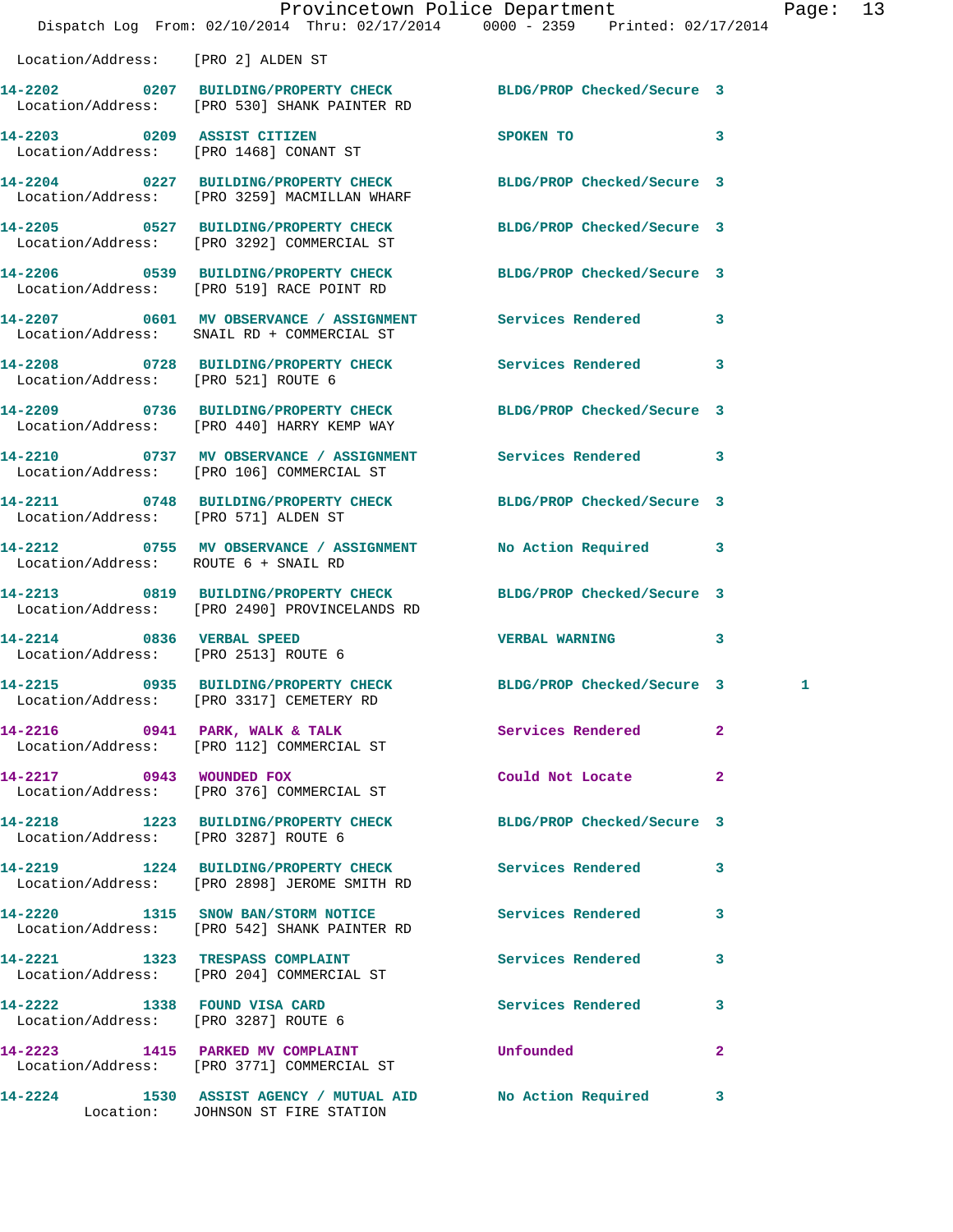|                                                                  | Provincetown Police Department<br>Dispatch Log From: 02/10/2014 Thru: 02/17/2014 0000 - 2359 Printed: 02/17/2014 |                            |                | Page: 14 |  |
|------------------------------------------------------------------|------------------------------------------------------------------------------------------------------------------|----------------------------|----------------|----------|--|
|                                                                  | 14-2225 1659 BUILDING/PROPERTY CHECK BLDG/PROP Checked/Secure 3<br>Location/Address: [PRO 1638] COMMERCIAL ST    |                            |                |          |  |
|                                                                  | 14-2226 1703 BUILDING/PROPERTY CHECK BLDG/PROP Checked/Secure 3<br>Location/Address: [PRO 3259] MACMILLAN WHARF  |                            |                |          |  |
| 14-2227 1911 TOWS/SNOW BAN                                       | Location/Address: [PRO 248] COMMERCIAL ST                                                                        | Services Rendered 3        |                |          |  |
|                                                                  | 14-2228 1926 BUILDING/PROPERTY CHECK BLD/PROP CHECKED UNSECUR 3<br>Location/Address: [PRO 519] RACE POINT RD     |                            |                |          |  |
| 14-2230 2100 MV DISABLED                                         | Location/Address: COURT ST + SHANK PAINTER RD                                                                    | Services Rendered 2        |                |          |  |
| 14-2231 2110 HAZARDS<br>Location/Address: HOWLAND ST             |                                                                                                                  | Taken/Referred to Other 2  |                |          |  |
| 14-2232 2112 MV ACCIDENT<br>Location/Address: ROUTE 6 + SNAIL RD |                                                                                                                  | <b>Services Rendered</b>   | $\mathbf{1}$   |          |  |
| 14-2233 2145 POWER OUTAGE<br>Location: WEST END                  |                                                                                                                  | No Action Required 2       |                |          |  |
| 14-2234 2215 WIRES DOWN<br>Location/Address: SOPER ST            |                                                                                                                  | Services Rendered          | $\mathbf{2}$   |          |  |
| Location: [WEL] PB BISTRO                                        | 14-2235 2337 ASSIST AGENCY / WELLFLEET PD Taken/Referred to Other 3                                              |                            |                |          |  |
| For Date: $02/16/2014$ - Sunday                                  |                                                                                                                  |                            |                |          |  |
|                                                                  | 14-2236 0043 BUILDING/PROPERTY CHECK BLDG/PROP Checked/Secure 3<br>Location/Address: [PRO 3259] MACMILLAN WHARF  |                            |                |          |  |
|                                                                  | 14-2237 0056 MV DISABLED<br>Location/Address: [PRO 597] COMMERCIAL ST                                            | Services Rendered          | $\mathbf{2}$   |          |  |
|                                                                  | 14-2238 0100 LOBBY TRAFFIC<br>Location/Address: [PRO 542] SHANK PAINTER RD                                       | Services Rendered 2        |                | 13       |  |
|                                                                  | 14-2239 0135 MV DISABLED<br>Location/Address: [PRO 2520] PRINCE ST                                               | Services Rendered          | $\mathbf{2}$   |          |  |
|                                                                  | 14-2240 0346 BUILDING/PROPERTY CHECK<br>Location/Address: [PRO 3259] MACMILLAN WHARF                             | BLDG/PROP Checked/Secure 3 |                |          |  |
|                                                                  | 14-2241 0515 ASSIST AGENCY / MUTUAL AID<br>Location/Address: COMMERCIAL ST + BRADFORD ST                         | Taken/Referred to Other 3  |                |          |  |
|                                                                  | 14-2242 0519 ALARM - GENERAL<br>Location/Address: [PRO 1778] SHANK PAINTER RD                                    | <b>Services Rendered</b>   | $\mathbf{1}$   |          |  |
| 14-2243 0624 WIRES DOWN<br>Location/Address: [PRO 703] BANGS ST  |                                                                                                                  | Services Rendered          | 2              |          |  |
| 14-2244 0757 LOW WIRE<br>Location/Address: SOPER ST              |                                                                                                                  | Services Rendered          | $\overline{2}$ |          |  |
|                                                                  | 14-2245 0804 LOW WIRES<br>Location/Address: [PRO 1387] JEROME SMITH RD                                           | Services Rendered          | $\overline{2}$ |          |  |
| 14-2246 0903 MV COMPLAINT<br>Location/Address: HARRY KEMP WAY    |                                                                                                                  | Services Rendered          | $\overline{2}$ |          |  |
| 14-2247 0904 WIRES DOWN<br>Location/Address: WEST VINE ST        |                                                                                                                  | <b>Services Rendered</b>   | $\mathbf{2}$   |          |  |
| 14-2248<br>0909 WIRES DOWN                                       |                                                                                                                  | Services Rendered          | $\mathbf{2}$   |          |  |

Location/Address: FRANKLIN ST + RACE RD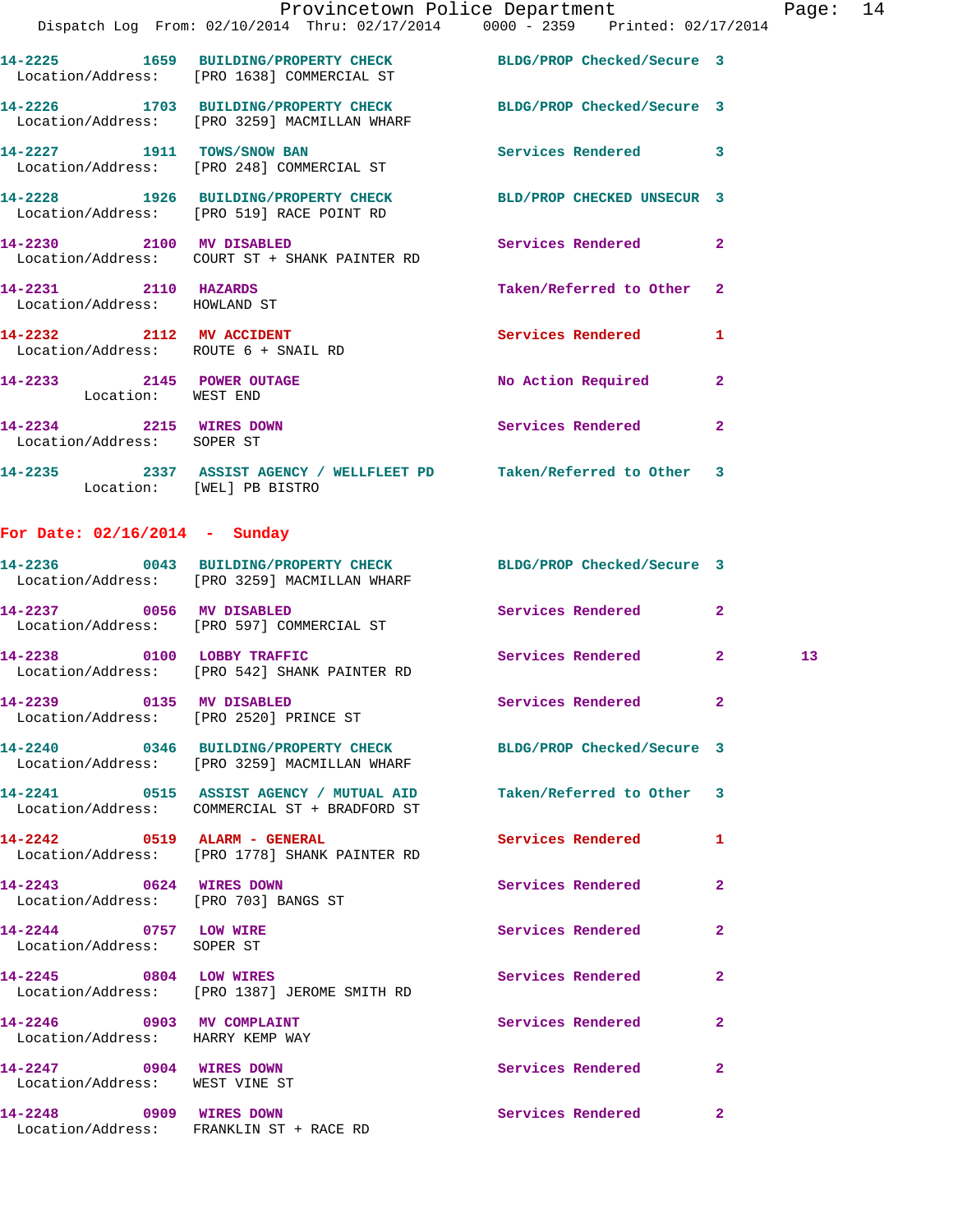| 14-2249 1028 ALARM - FIRE<br>Location/Address: BAYBERRY AVE |                                                                                                                  | False Alarm                | $\mathbf{1}$               |
|-------------------------------------------------------------|------------------------------------------------------------------------------------------------------------------|----------------------------|----------------------------|
| 14-2250 1033 ASSIST CITIZEN                                 | Location/Address: [PRO 542] SHANK PAINTER RD                                                                     | <b>Services Rendered</b>   | $\overline{\phantom{a}}$ 3 |
|                                                             | 14-2251 1059 PARK, WALK & TALK<br>Location/Address: [PRO 105] COMMERCIAL ST                                      | Services Rendered          | $\overline{\phantom{0}}$ 2 |
|                                                             | 14-2252 1115 BUILDING/PROPERTY CHECK<br>Location/Address: [PRO 488] MAYFLOWER AVE                                | BLDG/PROP Checked/Secure 3 |                            |
|                                                             | 14-2253 1214 CHEST PAINS/TRANSPORT<br>Location/Address: [PRO 183] COMMERCIAL ST                                  | Transported to Hospital 1  |                            |
|                                                             | 14-2254 1219 HAZARDS/WIRE AND SNOW<br>Location/Address: SOPER ST + TREMONT ST                                    | Services Rendered 2        |                            |
|                                                             | 14-2256 1238 WIRES/POLE DOWN<br>Location/Address: [PRO 1016] NELSON AVE                                          | <b>Services Rendered</b>   | $\mathbf{2}$               |
| Location/Address: [PRO 1615] BANGS ST                       | 14-2258 1347 WELL-BEING/WIRE CHECK                                                                               | SPOKEN TO                  | 3                          |
|                                                             | 14-2260 1502 MV LOCKOUT<br>Location/Address: [PRO 2659] BRADFORD ST                                              | Services Rendered          | $\mathbf{2}$               |
|                                                             | 14-2261 1531 PARK, WALK & TALK<br>Location: [PRO 3431] LOPES SQUARE                                              | Services Rendered          | $\overline{2}$             |
|                                                             | 14-2262 1534 PARK, WALK & TALK<br>Location/Address: [PRO 175] COMMERCIAL ST                                      | Services Rendered          | $\overline{a}$             |
| 14-2263 1605 POT HOLES                                      | Location/Address: [PRO 3004] BRADFORD ST                                                                         | No Action Required         | $\overline{2}$             |
|                                                             | 14-2264 1627 BUILDING/PROPERTY CHECK                                                                             | BLDG/PROP Checked/Secure 3 |                            |
|                                                             | Location/Address: [PRO 182] COMMERCIAL ST<br>14-2265 1628 BUILDING/PROPERTY CHECK                                | BLDG/PROP Checked/Secure 3 |                            |
|                                                             | Location/Address: [PRO 530] SHANK PAINTER RD<br>14-2266 1629 BUILDING/PROPERTY CHECK                             | BLDG/PROP Checked/Secure 3 |                            |
|                                                             | Location/Address: [PRO 3259] MACMILLAN WHARF<br>14-2267 1643 UTILITY HAZARD/DETAIL                               | Taken/Referred to Other 2  |                            |
|                                                             | Location/Address: MONTELLO ST + COMMERCIAL ST<br>14-2271 1718 BUILDING/PROPERTY CHECK BLDG/PROP Checked/Secure 3 |                            |                            |
|                                                             | Location/Address: [PRO 519] RACE POINT RD<br>14-2268 1723 COMPLAINT/BUS PASSENGER                                | SPOKEN TO                  | $\mathbf{3}$               |
|                                                             | Location/Address: [PRO 3712] RYDER ST EXT                                                                        | Services Rendered          | 3                          |
|                                                             | 14-2269 1728 LOST CELLPHONE<br>Location/Address: [PRO 399] COMMERCIAL ST<br>14-2270 1822 BUILDING/PROPERTY CHECK | BLDG/PROP Checked/Secure 3 |                            |
|                                                             | Location/Address: [PRO 433] RYDER ST EXT                                                                         |                            |                            |
| 14-2272 1851 MV STOP                                        | Location/Address: RAILROAD AVE + BRADFORD ST                                                                     | <b>VERBAL WARNING</b>      | 3                          |
| Location/Address: [PRO 59] BRADFORD ST                      | 14-2273 1943 MV OBSERVANCE / ASSIGNMENT Services Rendered                                                        |                            | $\overline{\mathbf{3}}$    |
| Location/Address: [PRO 3440] ROUTE 6                        | 14-2274 1950 MV OBSERVANCE / ASSIGNMENT No Action Required                                                       |                            | 3                          |
| 14-2275 1954 FIRE, ODOR                                     |                                                                                                                  | Services Rendered          | $\mathbf{1}$               |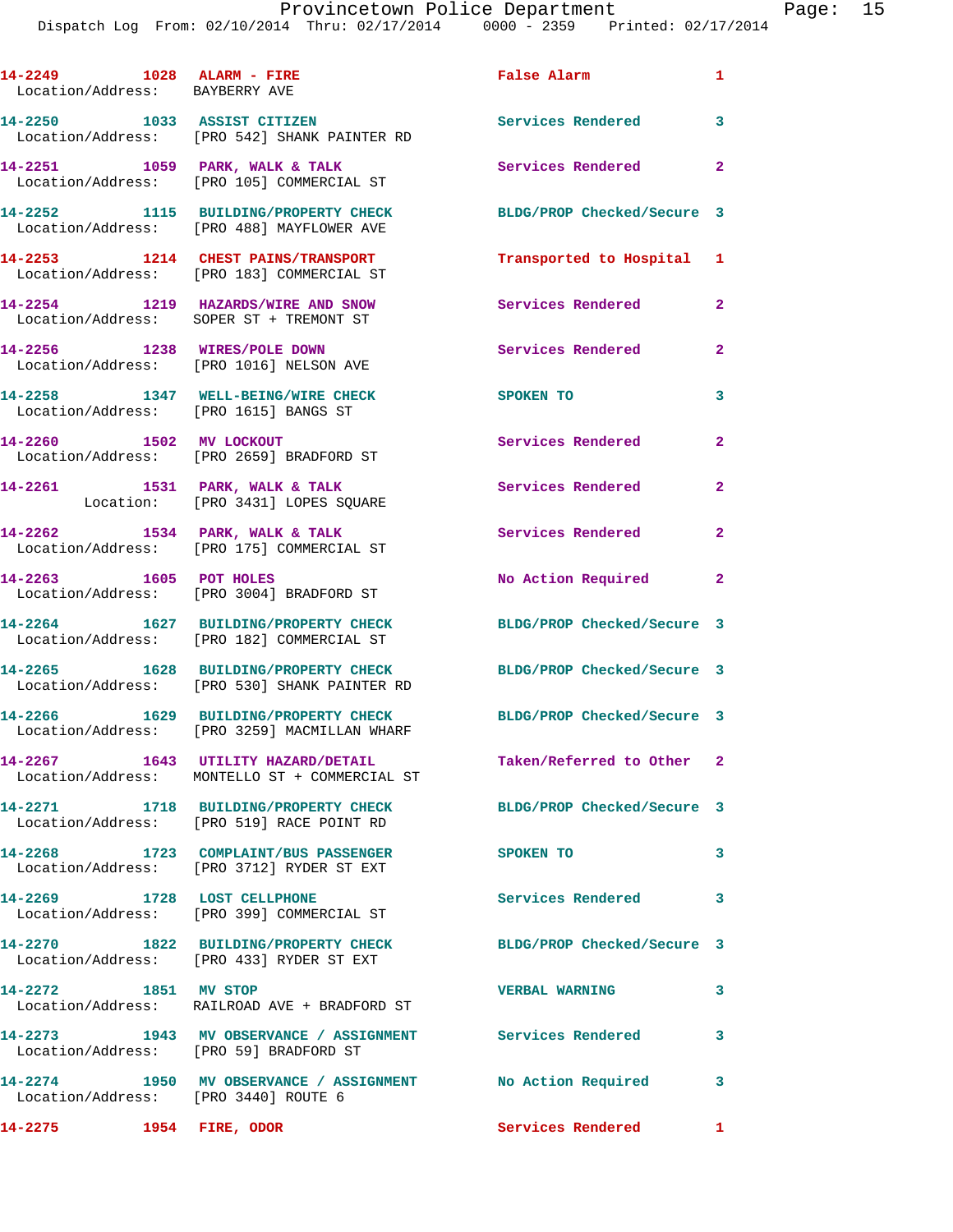|                                    | Dispatch Log From: 02/10/2014 Thru: 02/17/2014 0000 - 2359 Printed: 02/17/2014                                   | Provincetown Police Department |              | Page: 16 |  |
|------------------------------------|------------------------------------------------------------------------------------------------------------------|--------------------------------|--------------|----------|--|
|                                    | Location/Address: [PRO 1792] BRADFORD ST                                                                         |                                |              |          |  |
| 14-2277 2027 DPW-ROADS             | Location/Address: [PRO 542] SHANK PAINTER RD                                                                     | Taken/Referred to Other 3      |              |          |  |
|                                    | 14-2278 2030 GENERAL INFO-DPW                                                                                    | No Action Required 3           |              |          |  |
|                                    | 14-2279 2049 MV OBSERVANCE / ASSIGNMENT No Action Required 3<br>Location/Address: [PRO 2577] BRADFORD ST         |                                |              |          |  |
| Location/Address: MILLER HILL RD   | 14-2280 2049 MEDICAL EMERGENCY                                                                                   | Transported to Hospital 1      |              |          |  |
|                                    | 14-2282 2148 BUILDING/PROPERTY CHECK BLDG/PROP Checked/Secure 3<br>Location/Address: [PRO 1778] SHANK PAINTER RD |                                |              |          |  |
| Location/Address: [PRO 2] ALDEN ST | 14-2283 2151 BUILDING/PROPERTY CHECK BLDG/PROP Checked/Secure 3                                                  |                                |              |          |  |
|                                    | 14-2284 2152 BUILDING/PROPERTY CHECK BLDG/PROP Checked/Secure 3<br>Location/Address: [PRO 2483] COMMERCIAL ST    |                                |              |          |  |
|                                    | 14-2285 2156 BUILDING/PROPERTY CHECK BLDG/PROP Checked/Secure 3<br>Location/Address: [PRO 3256] COMMERCIAL ST    |                                |              |          |  |
|                                    | 14-2286 2329 TPD DOMESTIC<br>Location: [TRU] TRURO POLICE                                                        | Services Rendered 3            |              |          |  |
| For Date: $02/17/2014$ - Monday    |                                                                                                                  |                                |              |          |  |
|                                    | 14-2288 0002 BUILDING/PROPERTY CHECK BLDG/PROP Checked/Secure 3<br>Location/Address: [PRO 2898] JEROME SMITH RD  |                                |              |          |  |
|                                    | 14-2289 0031 BUILDING/PROPERTY CHECK BLDG/PROP Checked/Secure 3<br>Location/Address: [PRO 2499] RACE POINT RD    |                                |              |          |  |
| 14-2290 0113 MV STOP               | Location/Address: [PRO 3313] STANDISH ST                                                                         | <b>VERBAL WARNING</b>          | $\mathbf{3}$ |          |  |
|                                    | 14-2291 0114 COMMERCIAL ST CLOSED No Action Required 3<br>Location/Address: CONANT ST + COMMERCIAL ST            |                                |              |          |  |
|                                    | Location/Address: [PRO 1617] BRADFORD ST                                                                         |                                |              |          |  |
|                                    | 14-2293 0218 LOBBY TRAFFIC<br>Location/Address: [PRO 542] SHANK PAINTER RD                                       | Services Rendered 2            |              | 4        |  |
|                                    | 14-2294 0444 BUILDING/PROPERTY CHECK BLDG/PROP Checked/Secure 3<br>Location/Address: [PRO 3317] CEMETERY RD      |                                |              |          |  |
|                                    | 14-2295 0452 BUILDING/PROPERTY CHECK BLDG/PROP Checked/Secure 3<br>Location/Address: [PRO 1646] WINSLOW ST       |                                |              |          |  |
|                                    | 14-2296 0459 BUILDING/PROPERTY CHECK BLDG/PROP Checked/Secure 3<br>Location/Address: [PRO 338] SHANK PAINTER RD  |                                |              |          |  |
|                                    | 14-2297 0720 BUILDING/PROPERTY CHECK BLDG/PROP Checked/Secure 3<br>Location/Address: [PRO 554] TREMONT ST        |                                |              |          |  |
|                                    | 14-2298 		 0729 LOW-HANGING WIRES Services Rendered 2<br>Location/Address: WINSLOW ST + JEROME SMITH RD          |                                |              |          |  |
| Location/Address: SHANK PAINTER RD |                                                                                                                  |                                |              |          |  |
|                                    | 14-2300 0824 BUILDING/PROPERTY CHECK BLDG/PROP Checked/Secure 3<br>Location/Address: [PRO 175] COMMERCIAL ST     |                                |              |          |  |
| 14-2301                            | 0907 MV OBSERVANCE / ASSIGNMENT Services Rendered 3                                                              |                                |              |          |  |